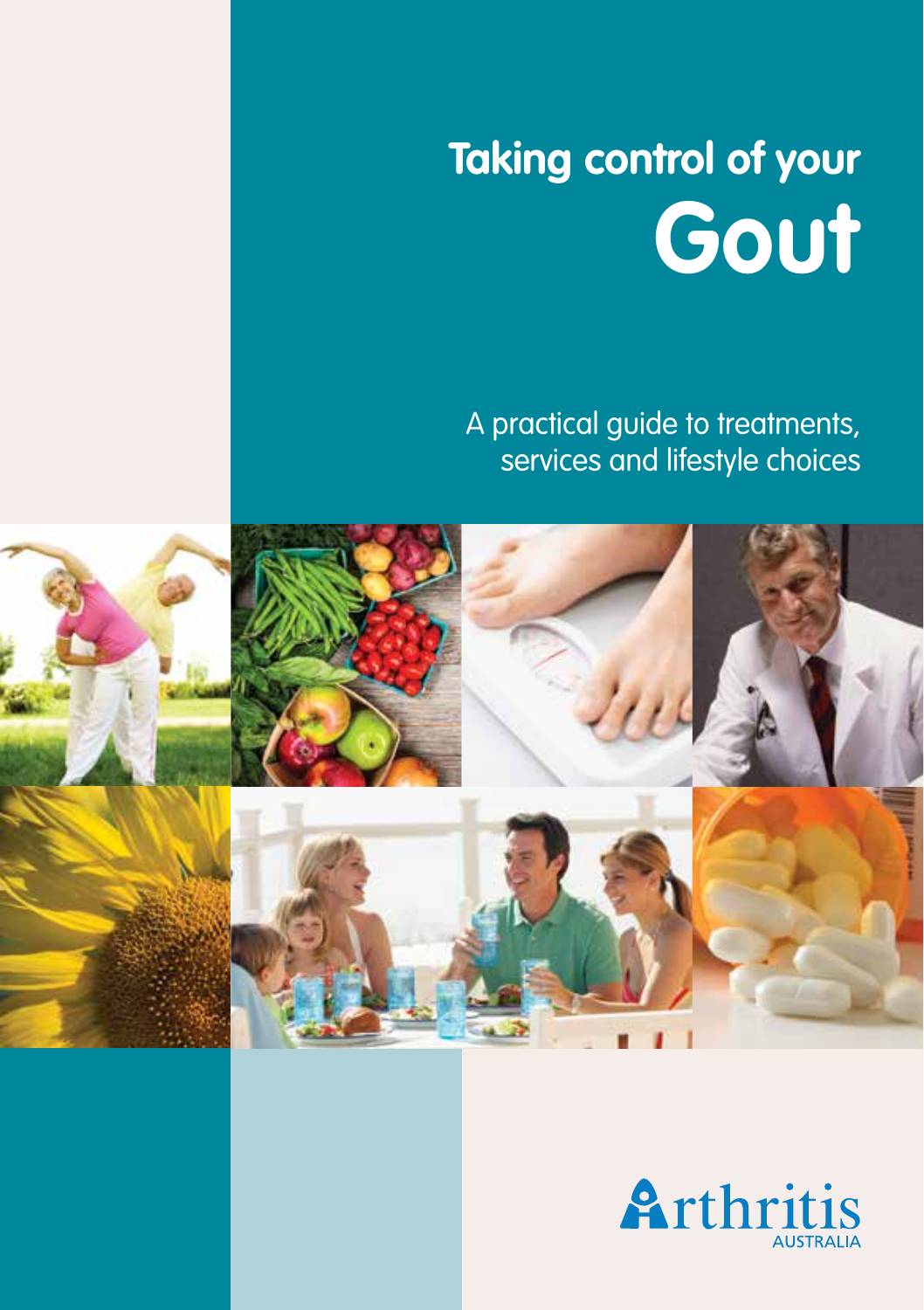# How can this booklet help you

# This booklet is designed for people who have gout.

It will help you understand your condition so that you can better manage your symptoms and continue to lead an active and healthy life.

This booklet offers information and practical advice to help you:

- understand what gout is and what it means for you
- understand how medicines can help treat gout attacks and prevent future attacks
- work with your healthcare team to manage the disease in the short and long term
- make healthy choices for your general health and wellbeing
- find support and additional information to cope with the impact of gout.

The information inside is based on the latest research and recommendations, and has been reviewed by Australian experts in the field of arthritis to make sure it is current and relevant to your needs.

So go ahead — take control of your gout!

© Copyright Arthritis Australia 2014. Reviewed November 2016.

Supported by:



**Menarini Australia Pty Ltd** ABN 116 935 758 Level 8, 67 Albert Avenue, Chatswood NSW 2067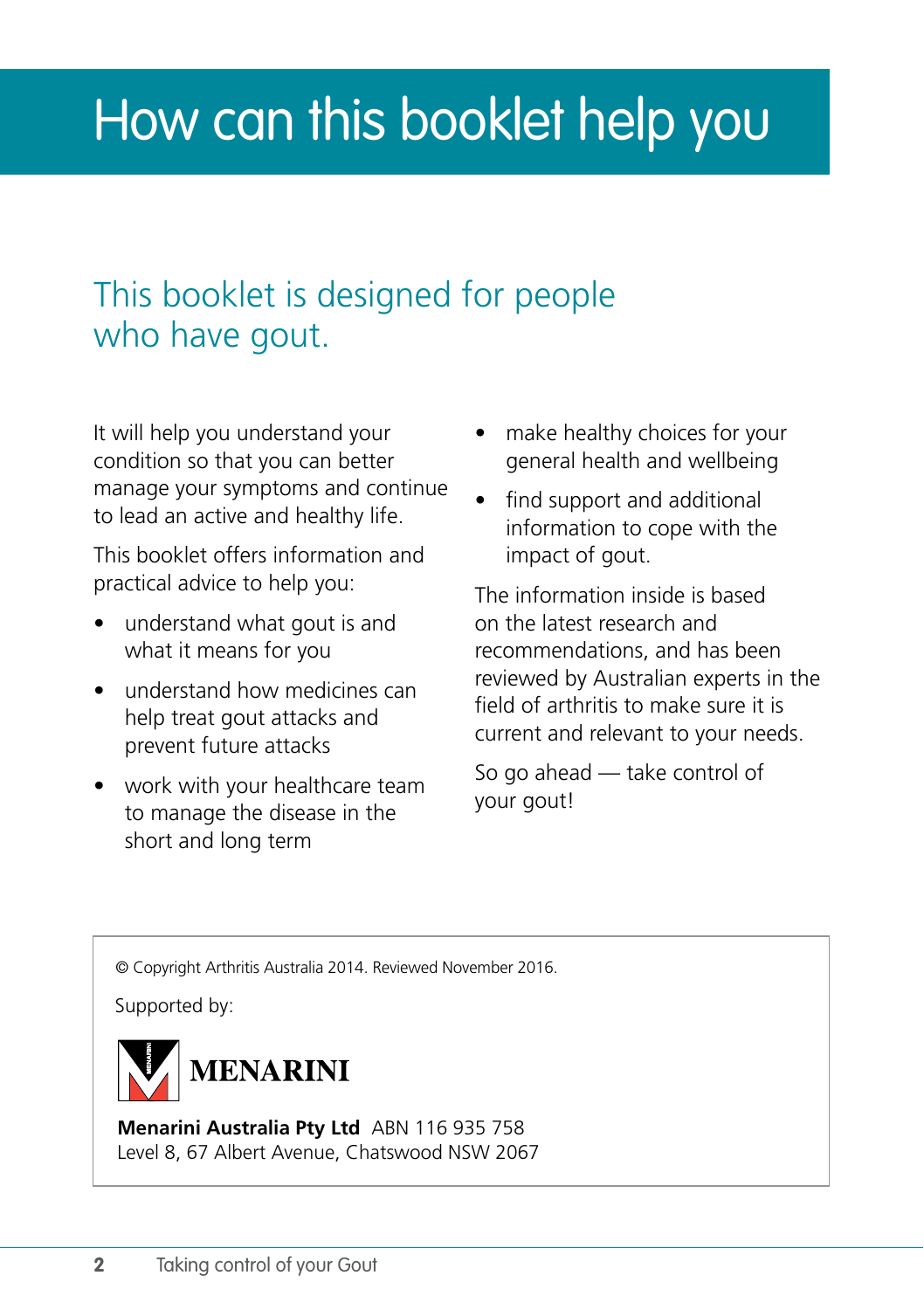# **Contents**

| Understanding gout         | 4  |
|----------------------------|----|
| Treating gout              | 10 |
| Diet and lifestyle         | 16 |
| Who can help?              | 21 |
| Working with your GP       | 22 |
| Seeing a rheumatologist    | 23 |
| Other health professionals | 24 |
| Seeking support            | 26 |
| Glossary of terms          | 28 |
| Useful resources           | 29 |
|                            |    |



Australian<br>Rheumatology<br>Association



#### **Medical and consumer consultants**

Tanya deKroo, Information Resources Coordinator, Arthritis Australia

Wendy Favorito, Arthritis Australia Consumer Representative and Board Member

Assoc Prof Neil McGill, Rheumatologist

Assoc Prof Julian McNeil, Rheumatologist and Chair of Australian Rheumatology Association Therapeutics Committee

Assoc Prof Peter Youssef, Rheumatologist and Chair of Arthritis Australia Scientific Advisory Committee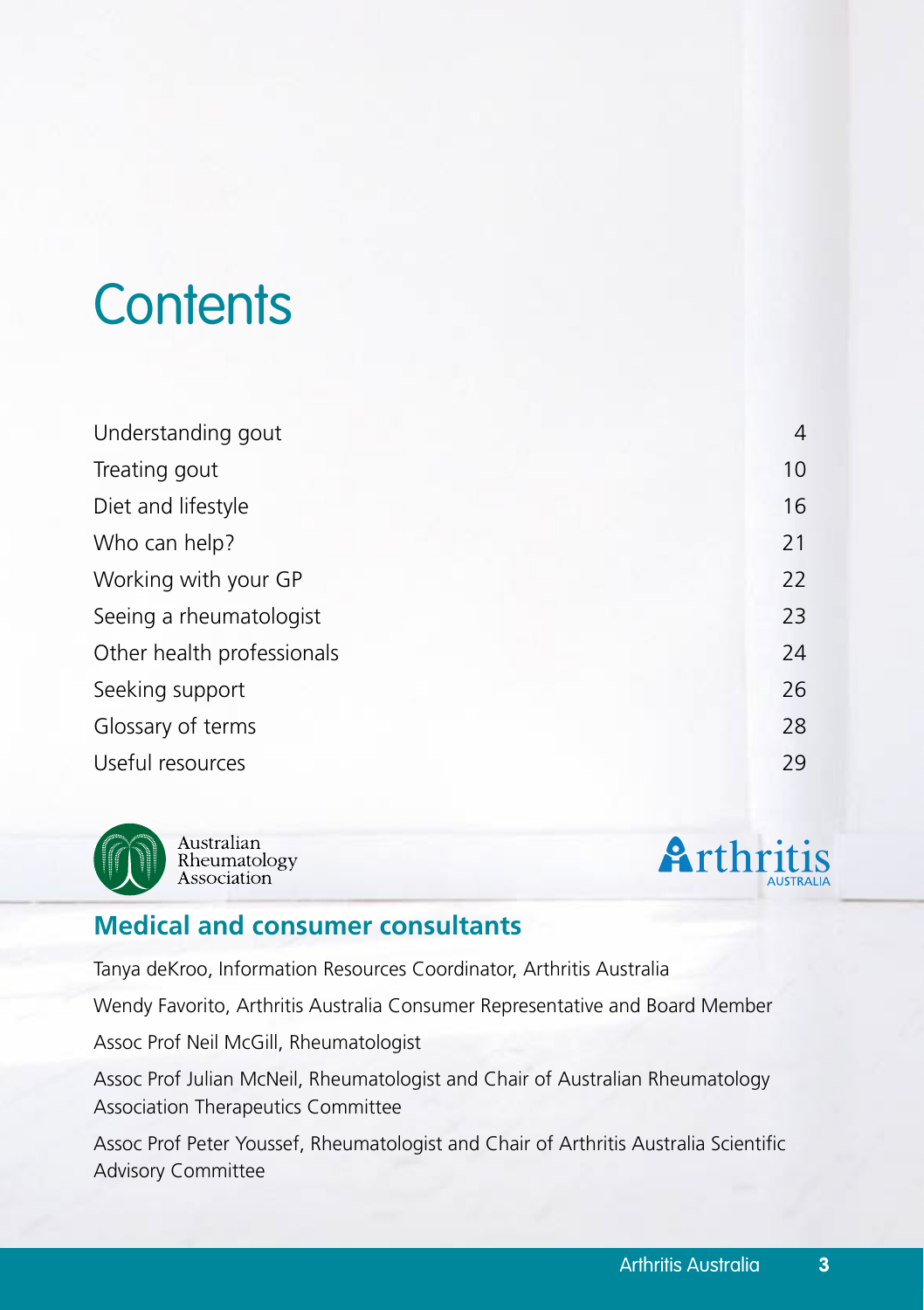# Understanding gout

#### **What is gout?**

Gout is an extremely painful form of arthritis. Often referred to as the 'disease of kings', it was thought that gout resulted from overeating and drinking too much alcohol. In fact, gout can affect anyone regardless of diet and alcohol intake.

Gout occurs as a result of high levels of uric acid in the body.

#### **What is uric acid?**

Uric acid is present in small amounts in our blood. It is made as our bodies break down natural substances called purines. Purines are found in our bodies' cells, as well as some of the foods we eat.

Our kidneys usually remove any excess uric acid from our bloodstream into our urine. However, people with gout have higher-than-normal amounts of uric acid in their bodies. This can be a result of:

- producing too much uric acid and/or
- the kidneys being unable to remove it quickly enough (this is

the main reason for more than nine out of ten people with gout).

If uric acid levels remain high, small, needle-like crystals of monosodium urate monohydrate (urate) start forming in and around the joints (Refer figure 1 on page 5). These crystals form slowly, over months or even years. A gout attack occurs when there is inflammation in the joints where these crystals have formed. As the gout attack settles, the pain and inflammation will disappear but the crystals still remain in the joint(s).

### **What are the symptoms of gout?**

Generally, the first symptom of gout is severe pain from a gout attack. Uric acid levels can be high for months or even years before a gout attack occurs. An attack of gout usually comes on very quickly, over just a few hours, and often overnight. The affected joint(s) becomes inflamed, causing intense pain, redness, heat and swelling. Often the joint is extremely sore to touch – even just the light pressure of the bed sheets can be excruciating.

Without treatment, a gout attack usually lasts about one week.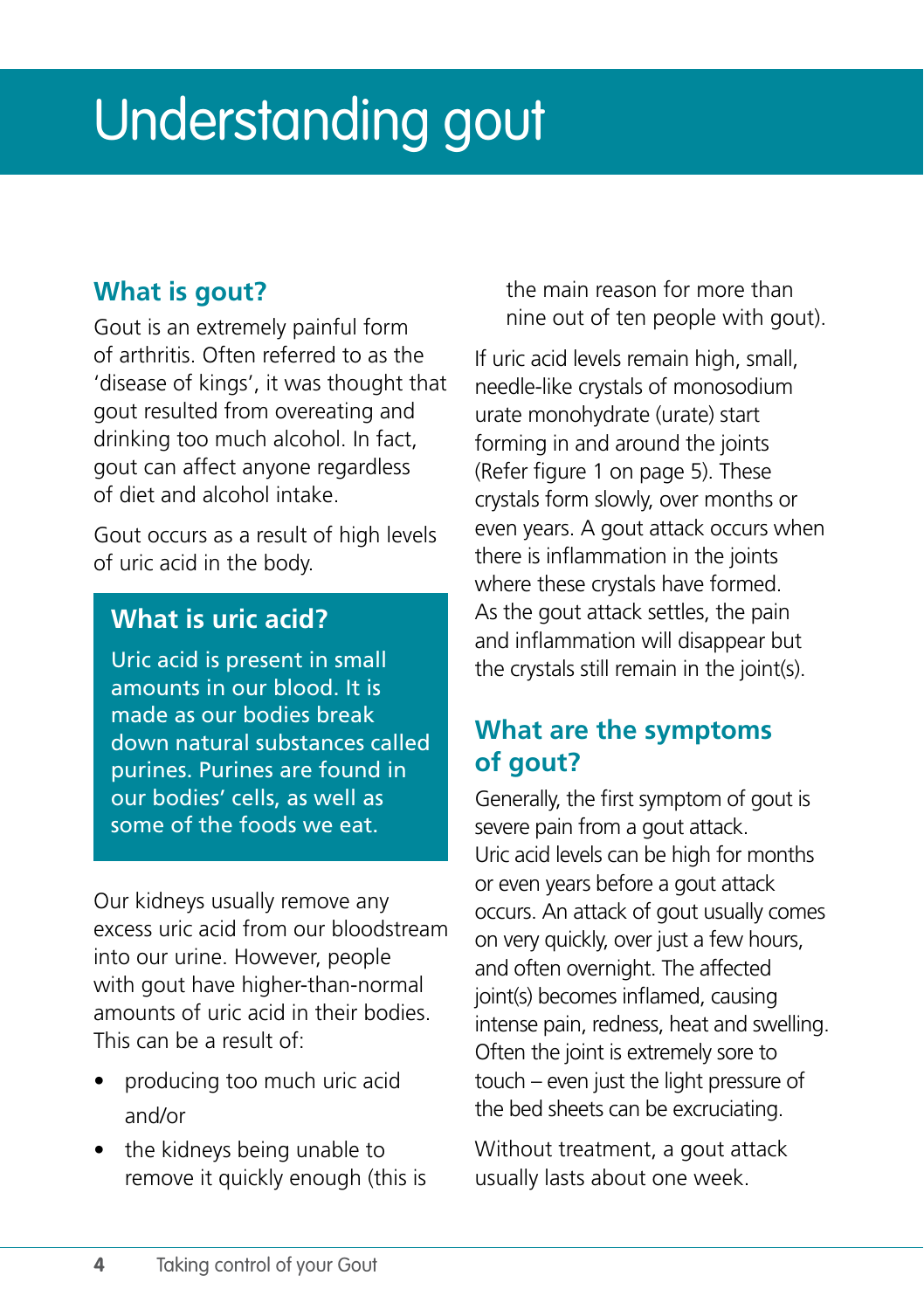While the affected joint(s) is inflamed, it can be extremely painful to walk or use the joint normally.

Gout commonly affects the big toe, although other joints can be affected, including the ankles, knees, hands, wrists and elbows.

Urate crystals can also collect under the skin forming small, solid, white painless lumps called tophi (Refer figures 2 and 3 on page 6 and 7). The most common places tophi form are on the toes, ears, fingers, hands, forearms, knees and elbows.

#### **What causes gout?**

Gout occurs in people with higher-than-normal levels of uric acid in their body. Some people with gout may produce too much uric acid. More commonly, it results from the kidneys being unable to get rid of enough of the excess uric acid. Some of the known risk factors for having high uric acid levels include:

• Genetic factors: Having higher-than-normal uric acid levels can run in families and is one of the most common causes of gout



Graphics used with kind permission of Arthritis Research UK.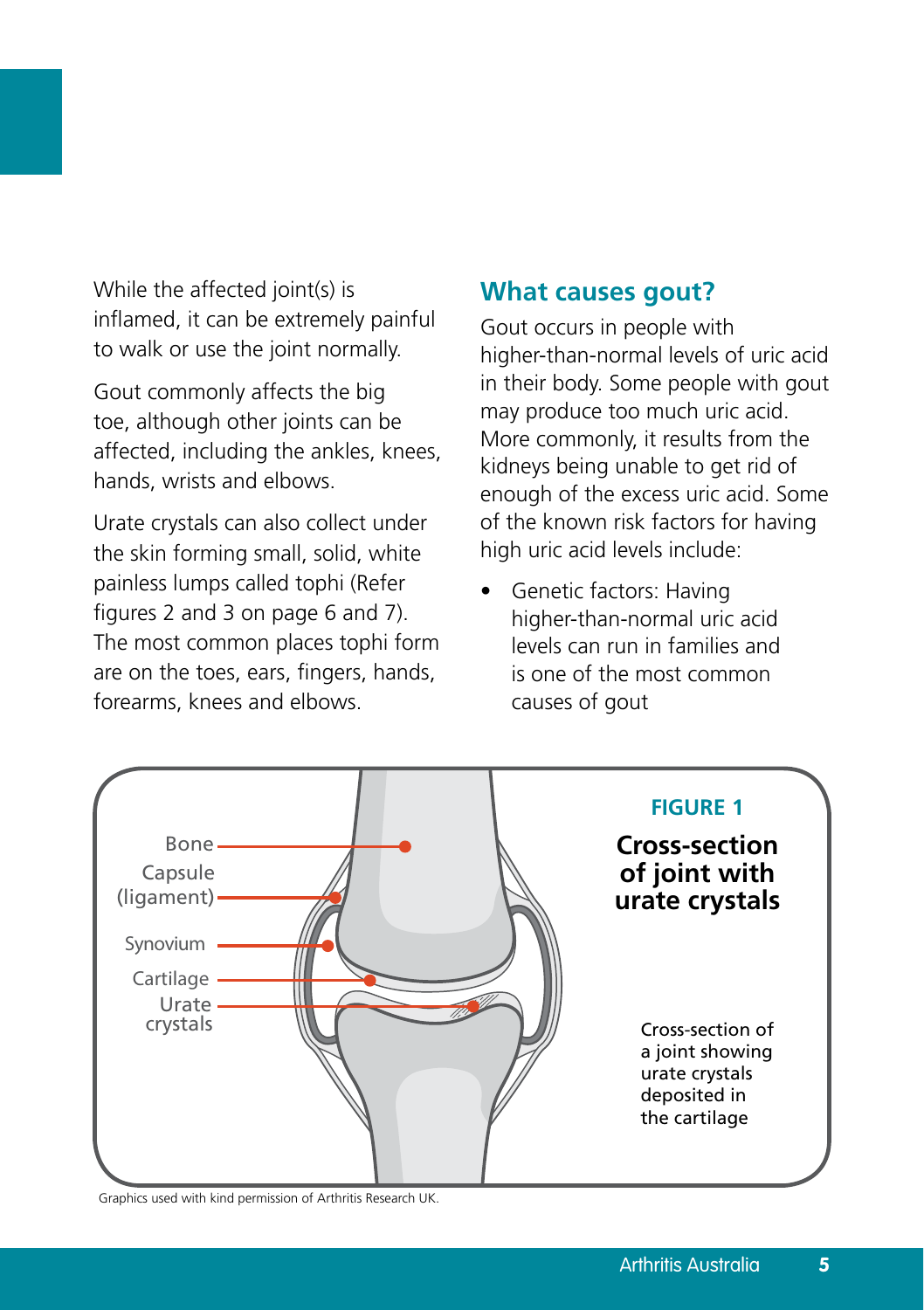- Being overweight or obese
- Having high cholesterol, high blood pressure or glucose intolerance
- Having kidney disease
- Taking certain diuretics ('water tablets'): These medicines drain water from the body and can affect the kidneys' ability to get rid of uric acid.

Some people can have high uric acid levels but do not experience gout attacks. However, if you're prone to gout, several factors have been linked to gout attacks including:

- Overeating, particularly certain foods that are linked with gout attacks, although this is still not well understood from research. See page 16 for information about gout and diet
- Drinking too much alcohol may raise uric acid levels in the blood by increasing the production of uric acid and reducing how much is passed out in urine. Gout attacks seem to be more common in beer and spirits drinkers than in people who drink wine. However there is no scientific proof that only certain types of alcoholic drinks cause gout



Photography used with kind permission of Elsevier. © Elsevier 2011. Taken from *Rheumatology*, fifth edition. Edited by Marc C Hochberg, Alan J Silman, Josef S Smolen, Michael E Weinblatt and Michael H Weisman. Edited by Marc C Hochberg, Alan J Silman, Josef S Smolen, Michael E Weinblatt and Michael H Weisman. Graphics used with kind permission of Arthritis Research UK.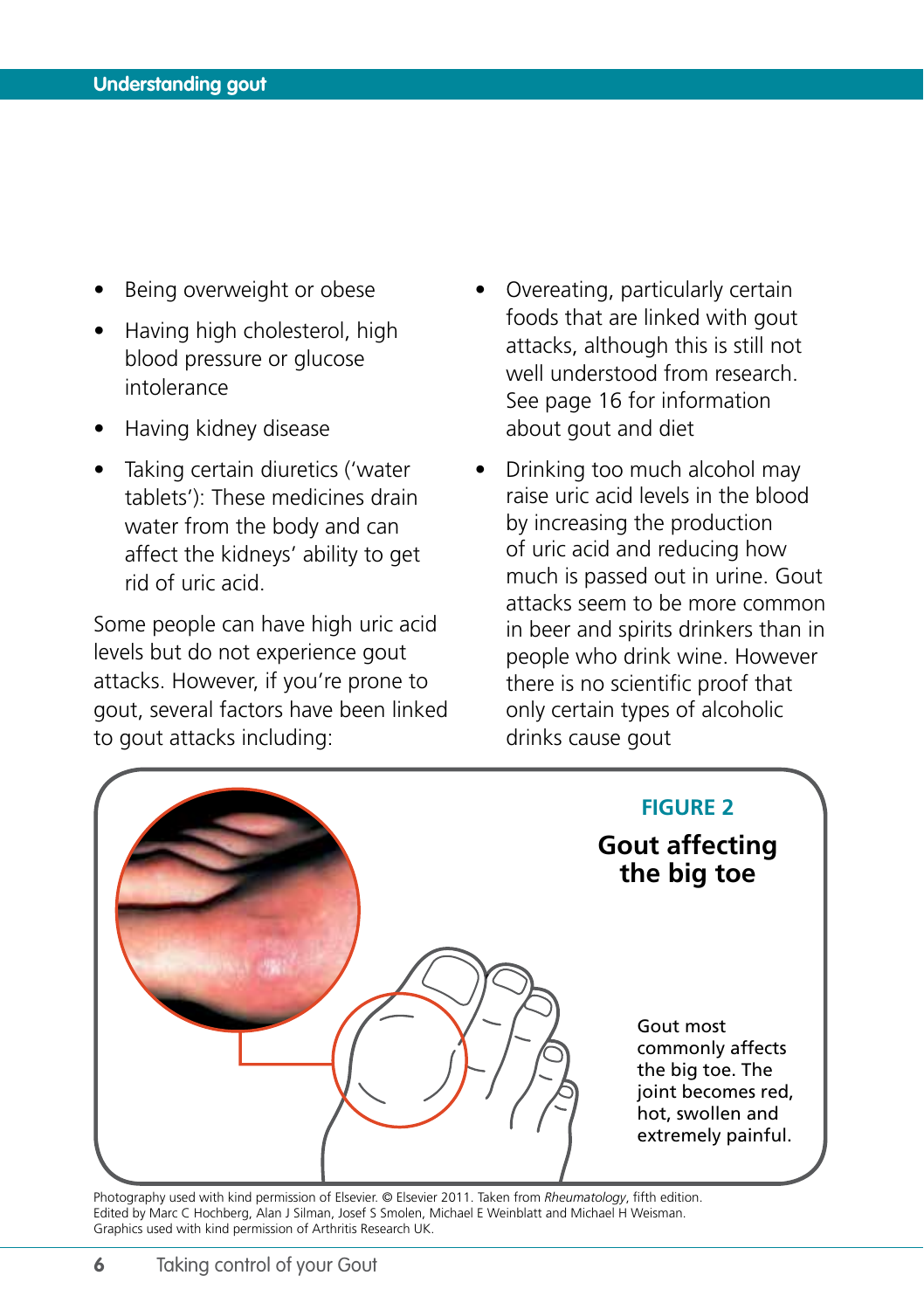- Consuming large amounts of fructose, a type of sugar, can increase uric acid levels in the blood. It is found in high levels in soft drinks sweetened with corn syrup (not used in soft drinks manufactured in Australia) and fruit juices
- Dehydration (not drinking enough water)
- Being ill with a fever<br>Edition and Michael Englished School and Michael Englished School in the Michael H Weisman School H Weisman.
- 'Crash diets' or fasting
- Having an operation
- Injury or trauma to the joint.

# **Who is affected by gout?**

Anyone can get gout. However, gout in pre-menopausal women is rare and your doctor may wish to further investigate your symptoms.

#### **Can gout cause long-term problems?** se iong-term

.<br>Once the inflammation of a gout attack settles down, your joints may Feel normal again. However, the urate permission of Elsevier. <sup>Bern</sup>e 2011. Taken from crystals remain in the joints.



Photography used with kind permission of Elsevier. © Elsevier 2011. Taken from *Rheumatology,* fifth edition.<br>Edited by Marc C Hochberg, Alan J Silman, Josef S Smolen, Michael E Weinblatt and Michael H Weisman. Graphics used with kind permission of Arthritis Research UK.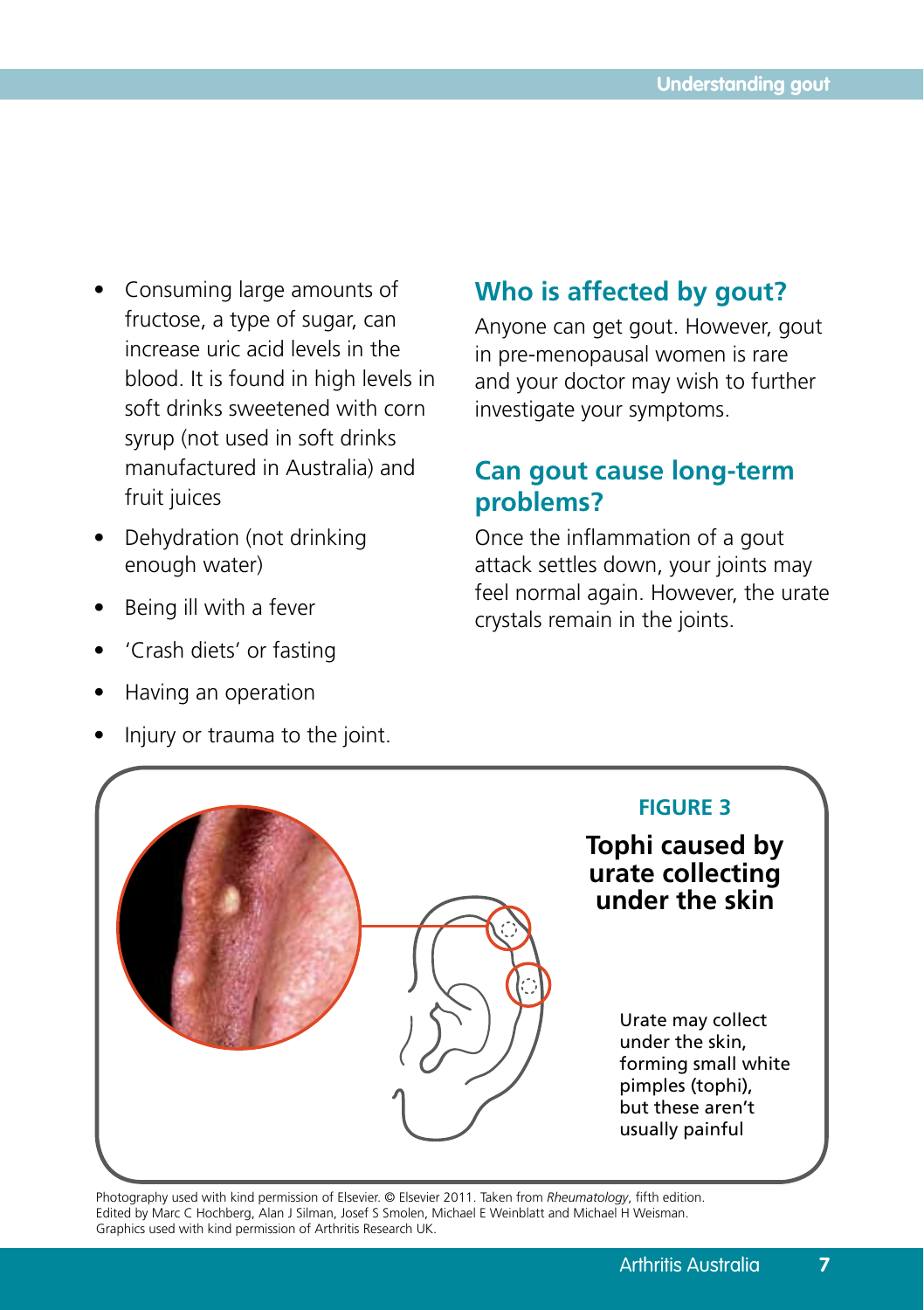Another attack may not happen for months or even years. If gout is not managed well and uric acid levels remain higher-than-normal, the time between attacks may get shorter, the attacks may become more severe and more joints may be affected.

The first few attacks of gout may not cause any permanent damage to the joint(s). However, if uric acid levels remain high over time, gout can progress into a chronic (long-term) condition causing:

- Formation of tophi (solid lumps of urate crystals), especially on the toes, ears, fingers, hands, forearms, knees, and elbows (Refer figures 2 and 3 on pages 6 and 7)
- Permanent damage to the cartilage and bone due to the formation of tophi inside the joint. This can lead to constant mild pain and inflammation, similar to osteoarthritis
- Kidney stones.

The good news is, that although gout is very painful, it is extremely treatable for most people. Early diagnosis and the right treatment

are crucial in preventing long-term complications from gout.

#### **How will my doctor diagnose gout?**

Many people with gout do not receive the right treatment because they have not been diagnosed properly in the first place.

The only way to diagnose gout with certainty is by your doctor looking at samples of your joint fluid under a microscope. A needle is used to draw a small amount of fluid from one of your affected joints. This fluid is then examined under a microscope to see whether urate crystals are present. If the crystals are present, your doctor can confirm that you have gout. If there are no crystals in your joint fluid, your doctor will consider other causes for your symptoms, such as an infection in the joint.

A blood test can measure the amount of uric acid in your blood. If uric acid levels are higher than normal, this can help support a diagnosis of gout. However blood tests can sometimes show normal uric acid levels during an attack. Blood tests are most useful for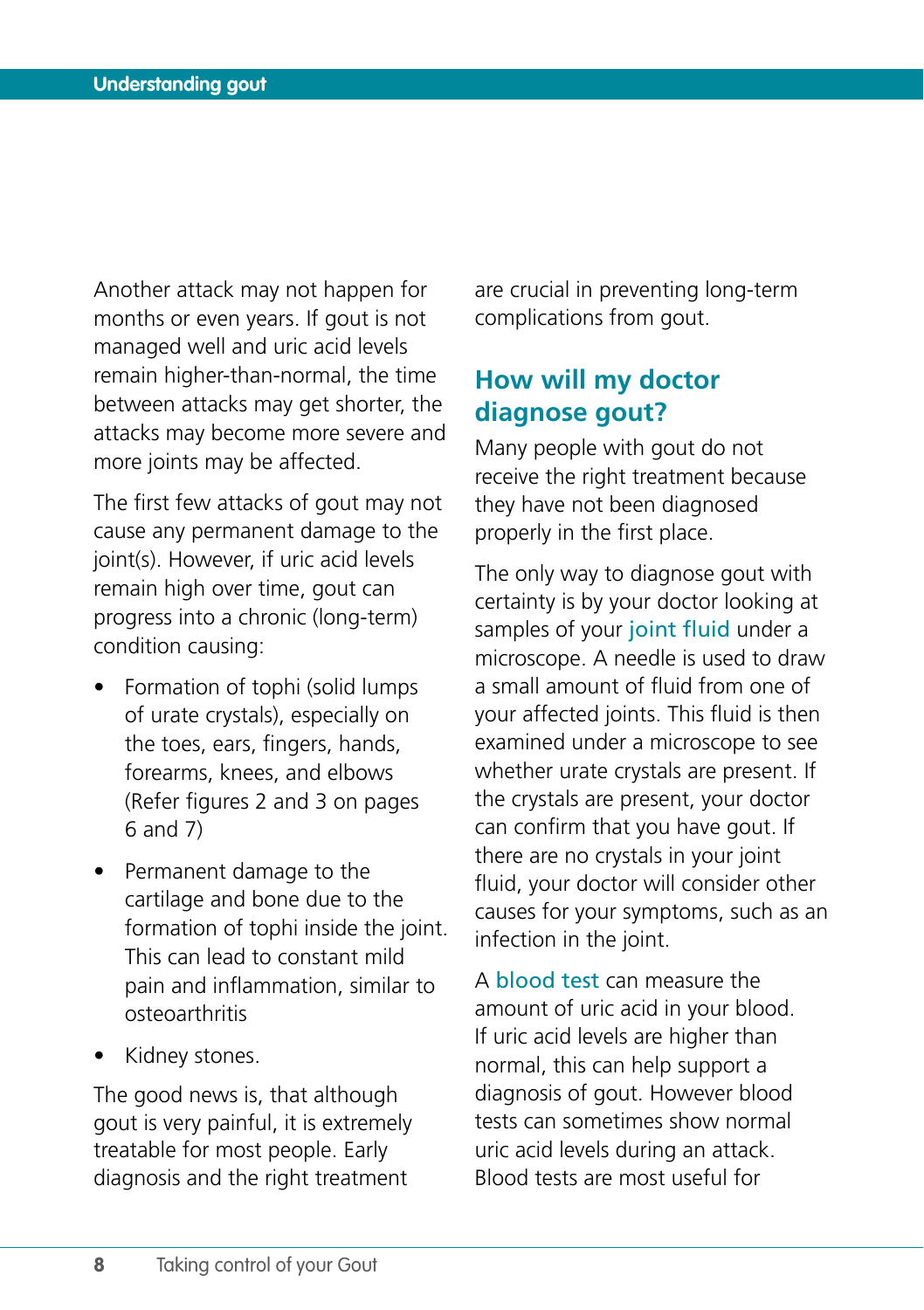working out if your symptoms are due to other conditions, or to monitor your uric acid levels once you have started treatment for gout.

X-rays are often normal in the early stages of gout so are not very useful in diagnosing gout. They may show signs of joint damage if you have had poorly managed gout over an extended period.

# Top tip: Be certain it's gout

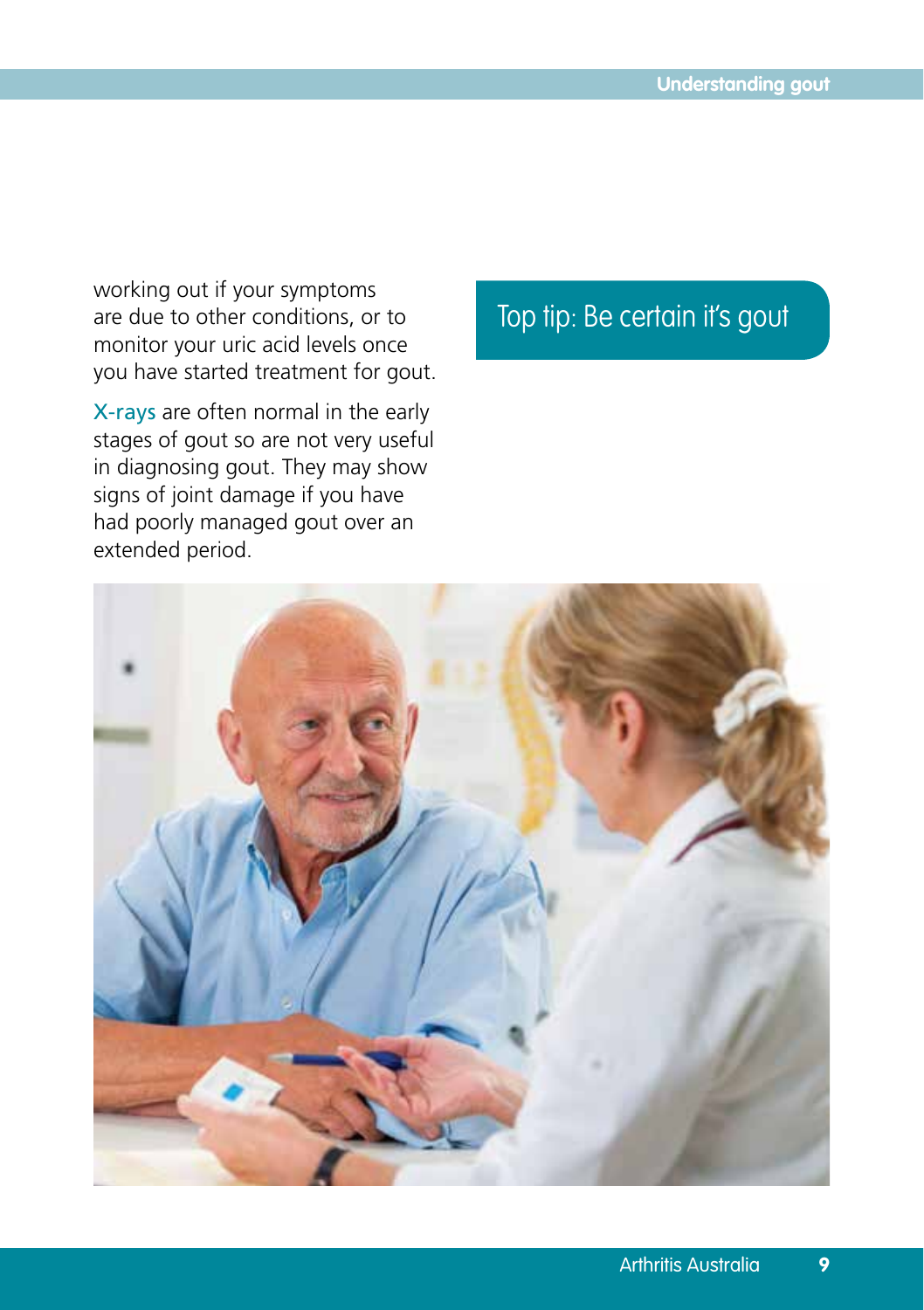# Treating gout

There are two main parts to treating gout:

- 1. Treatment of the gout attack
- 2. Treatment to lower uric acid levels and prevent future gout attacks.

### **Treating a gout attack**

There are several medicines that can help reduce the pain and inflammation of a gout attack:

- **Non-Steroidal Anti-Inflammatory Drugs (NSAIDs):** These medicines reduce pain and inflammation in the joints. Some NSAIDs can be bought over-the-counter while others are only available with a prescription. Like all medicines, NSAIDs can cause side effects so it is important to get advice from your doctor before taking them. Your doctor will recommend the lowest dose for the shortest period of time to reduce your risk of developing side effects.
- **Corticosteroid injections or tablets:** This type of medicine is also very effective in reducing gout pain and inflammation. Corticosteroids can be given as a tablet or as an injection

(needle) into a joint or muscle. Corticosteroids are usually given only for a few days as a treatment for gout and so do not normally cause any of the serious side effects that can occur with long-term use of these medicines.

• **Colchicine:** This medicine helps to reduce pain and swelling during gout attacks, particularly if NSAIDs cannot be used for safety reasons. Side effects, such as nausea, vomiting or diarrhoea, are common so your doctor will usually recommend low dosages of this medicine. This typically involves 1mg (milligram) initially, 0.5mg one hour later and then no further colchicine for 24 hours. Seek advice from your doctor if you experience any side effects, as he/she may alter the dose or prescribe a different medicine.

Taking your prescribed medicine at the first sign of a gout attack can help reduce the length and severity of the attack so work with your doctor to find the right treatment plan for you. Have your prescribed medicines readily available so you can start treatment as early in the attack as possible.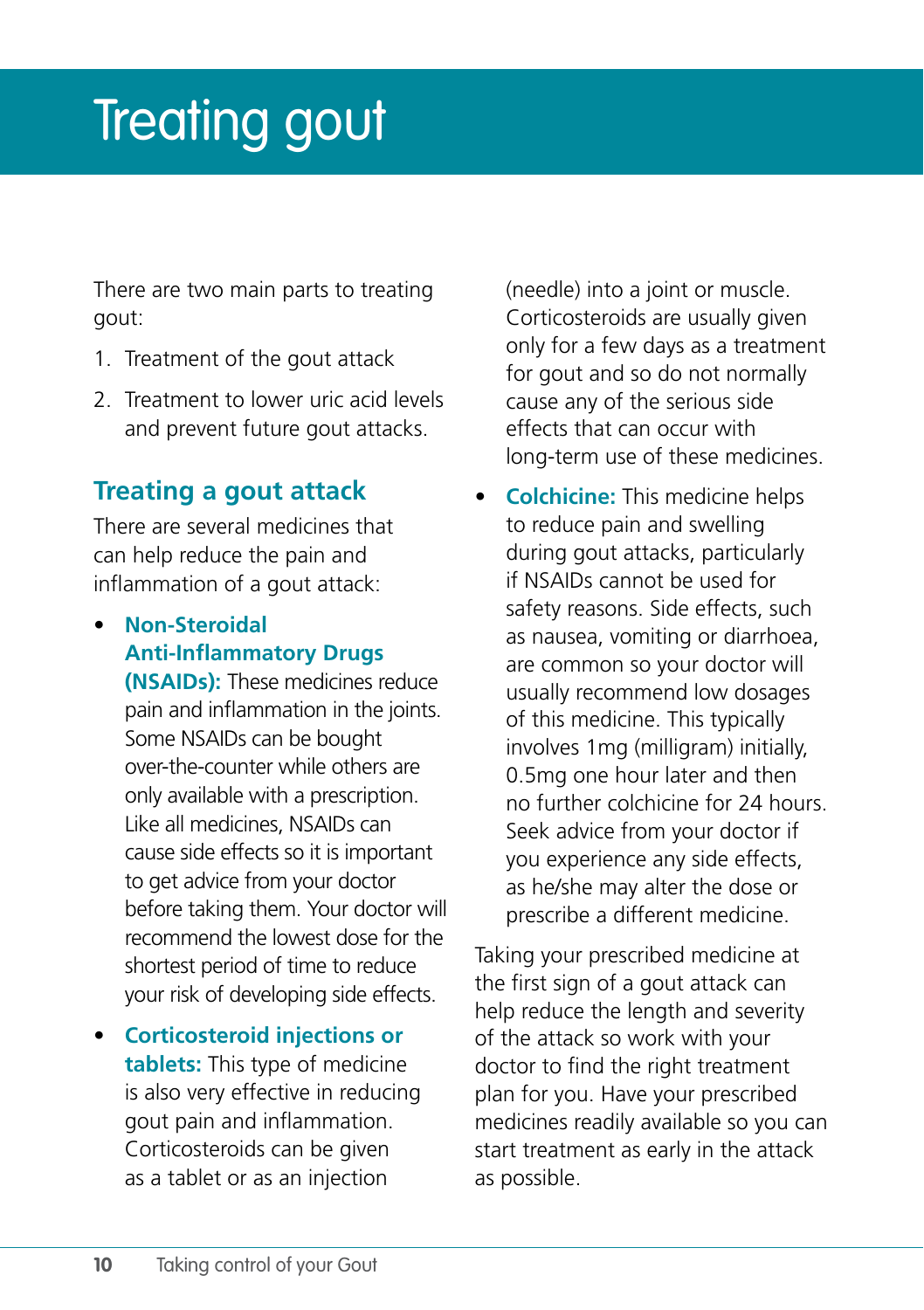Applying ice/cold packs to the painful joint for ten to fifteen minutes at a time, may help reduce pain. You may also need to protect the affected joint. For example, if your big toe is affected you may need to limit the amount of walking and standing you do, and create a bed cradle to keep the bed sheets off your foot when sleeping.

#### **Treatments to lower uric acid levels and prevent attacks**

There are several medicines that lower uric acid levels in the blood to prevent future gout attacks. Your doctor may suggest taking these medicines if you are having frequent gout attacks, your blood tests show high levels of uric acid, or you develop tophi, kidney stones or signs of permanent joint damage.

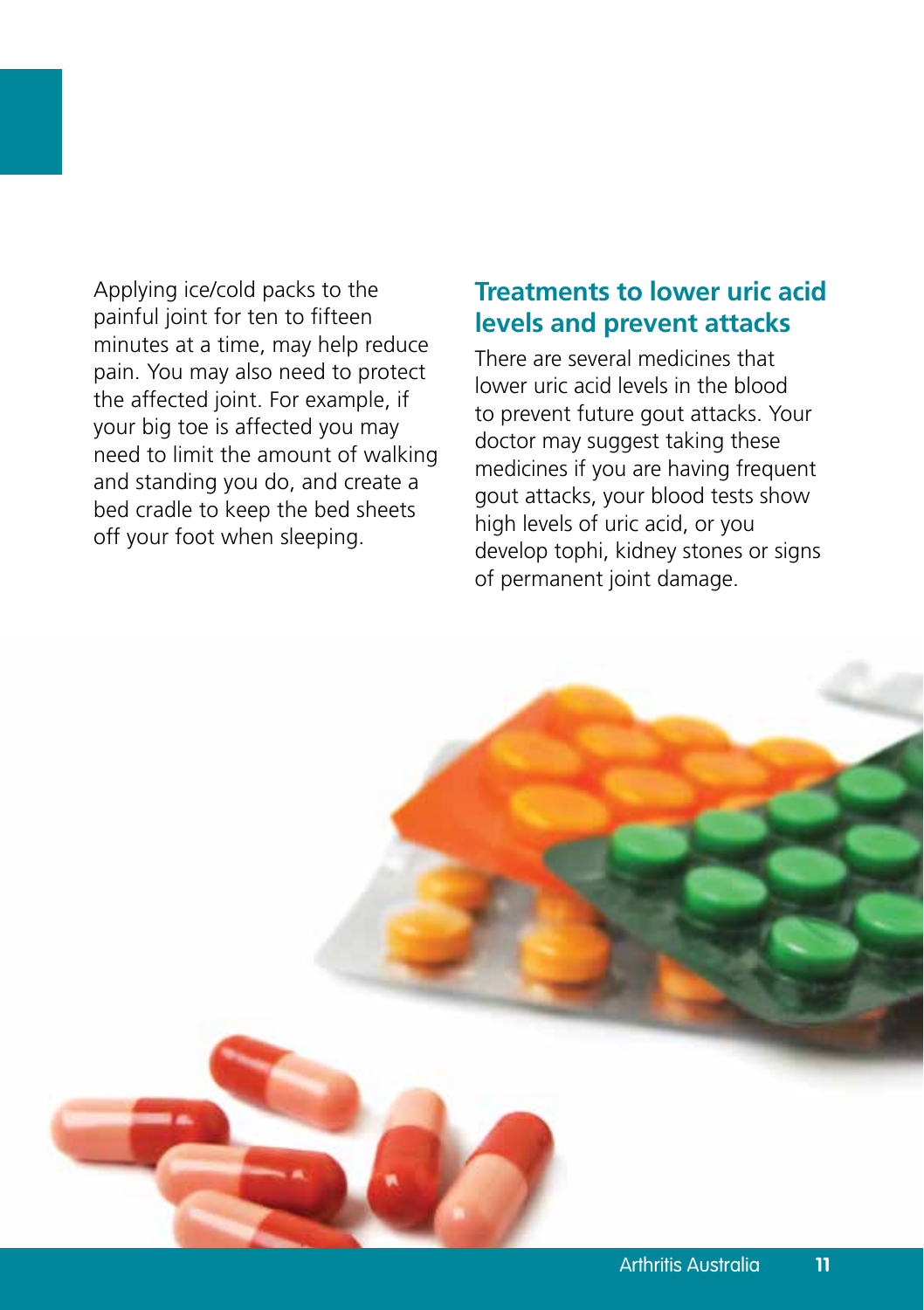These medicines need to be taken every day, even if you are not having a gout attack. They can be very effective in lowering blood uric acid levels and controlling gout, if:

- You continue taking the medicine. Keep in mind your doctor may recommend you take the medicine forever
- You take the medicine and do not miss doses
- You take the full/correct dose.

The medicines that reduce uric acid levels work in slightly different ways and can produce varying side effects. Examples of medicines that can lower uric acid levels in the blood include:

- Allopurinol, which decreases the body's production of uric acid
- Febuxostat, which also decreases the production of uric acid
- Probenicid, which increases the kidneys' ability to remove uric acid into the urine
- Other medicines may also be available through specialist doctors if your uric acid levels are not controlled with these medicines.

When first taking these medicines, your doctor will monitor your uric acid levels to work out the right dose for you. It may take several months of gradually increasing the dose to find the right amount as taking sudden, high doses of these medicines can actually cause a gout attack. Bringing uric acid levels down slowly, by starting with a low dose of these medicines and gradually increasing the dose, is much less likely to trigger an attack and can reduce the risk of side effects. Your doctor may also suggest taking other medicines, such as a very low dose of colchicine, to protect against a gout attack during the first few months of starting these medicines.

The medicines used to treat a gout attack only treat the pain and inflammation. They do not affect uric acid levels so you must continue taking your regular dose of uric acid lowering medicine (for example allopurinol) during a gout attack.

Top tip: Ask your doctor about medicines to lower your uric acid levels for longterm gout management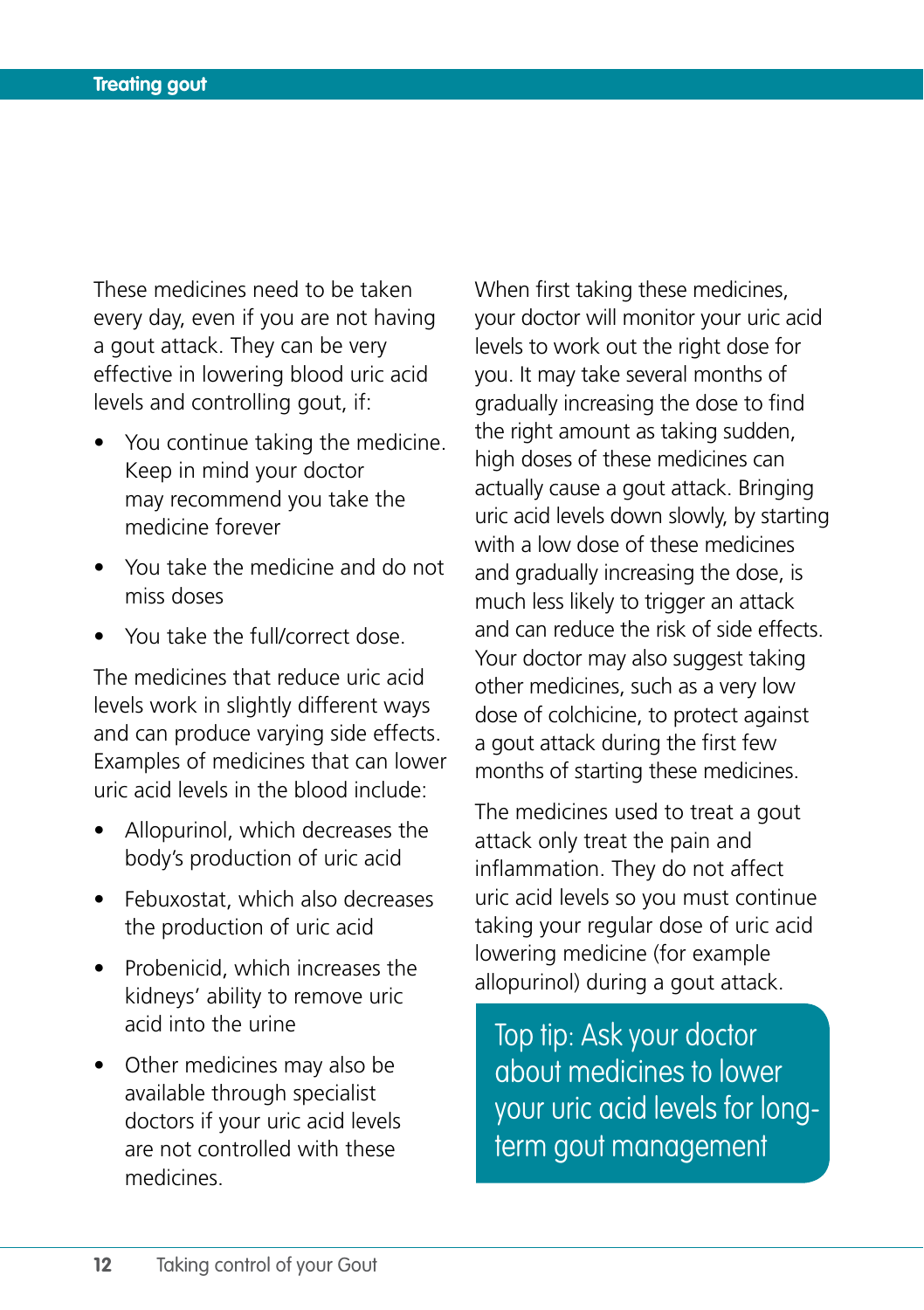#### **Know your target uric acid level**

The goal of treatments for gout is to lower uric acid levels to a level that prevents gout attacks and other long-term problems. Your uric acid levels can be checked with a blood test. For most people with gout, the target uric acid level (serum urate) level you are aiming to achieve is

#### Less than 0.36 millimoles per litre (<0.36mmol/L)

For some people with tophi (hard lumps of urate crystals), joint damage on x-ray and/or symptoms that persist between attacks, the target uric acid level will be less than 0.30 millimoles per litre (<0.30mmol/L).

Ask your doctor what your target uric acid level should be and follow up with your doctor until you find a treatment that helps you reach this target. Get your uric acid levels checked regularly (every six months) and continue to follow the dosage and timing of the treatment that your doctor has prescribed. If your uric acid levels remain higher than the target level, you may need a referral to a rheumatologist for further treatment.

#### **What side effects do gout medicines have?**

To understand more about your medicines and any risks or side effects that they may have, read the Consumer Medicine Information (CMI) leaflet that is available from your doctor or pharmacist. CMI leaflets provide easy to understand information including what the

medicine is for and how it is used; things to consider before using the medicine; and possible side effects and what to do if they occur. Speak to your GP or specialist, especially if you have concerns about the long-term effect of medicines.

The Australian Rheumatology Association and Arthritis Australia publish medicine information sheets.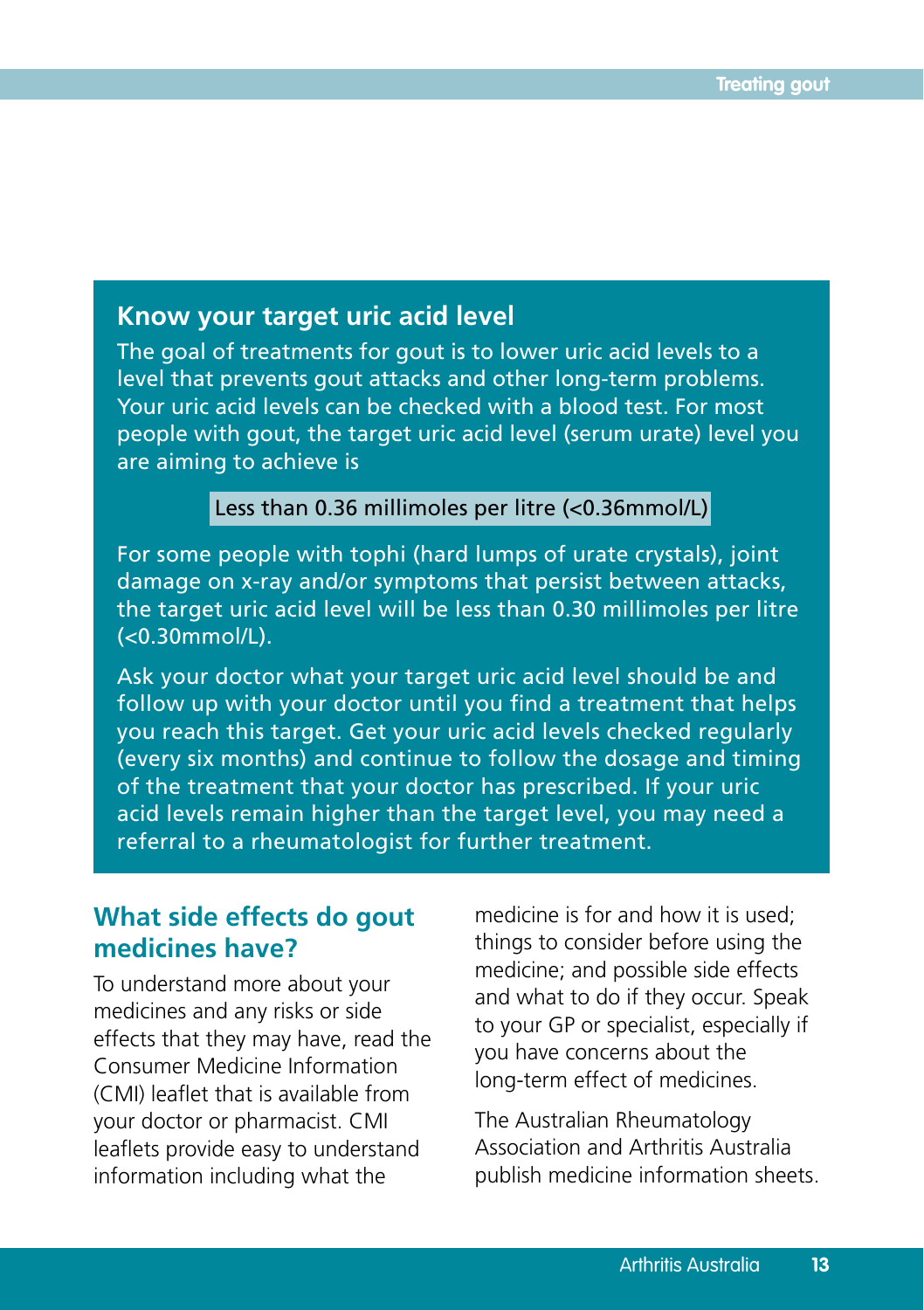Call the Arthritis Infoline 1800 011 041 for copies or visit www.rheumatology.org.au or www.arthritisaustralia.com.au

#### **Can natural or alternative therapies help?**

There are many promises made for non-medical 'cures' or treatments to ease gout – but there's very little proof that any of these work and further research is needed. For example, there is very little evidence that supplements such as celery seed or garlic are helpful in reducing the symptoms of gout.

Because herbal, homeopathic, ayurvedic or Chinese medicines may affect the treatments prescribed by your doctor, please tell your GP and specialist what other treatments you are thinking about using.

You may feel concerned that your doctor or other members of your healthcare team will disapprove of complementary therapies. However it is very important to keep your healthcare team informed, even if they do not approve. Your healthcare team, particularly your doctor and pharmacist, can't give you the best

professional advice without knowing all the treatments you are using. This includes vitamin supplements, herbal medicines and other therapies.

See Arthritis Australia's *Complementary therapies* information sheet for more about the safe use of these types of treatments at www.arthritisaustralia.com.au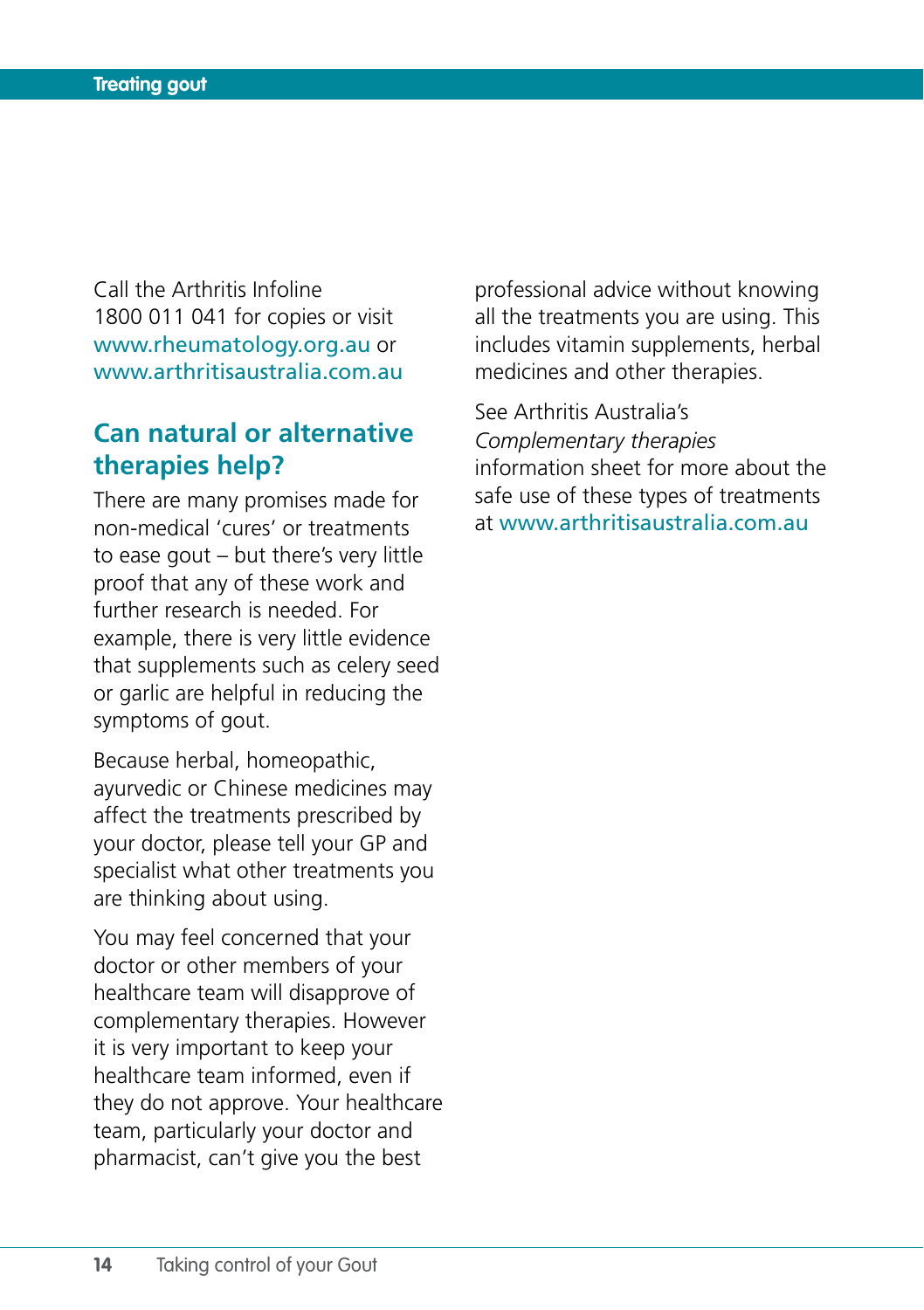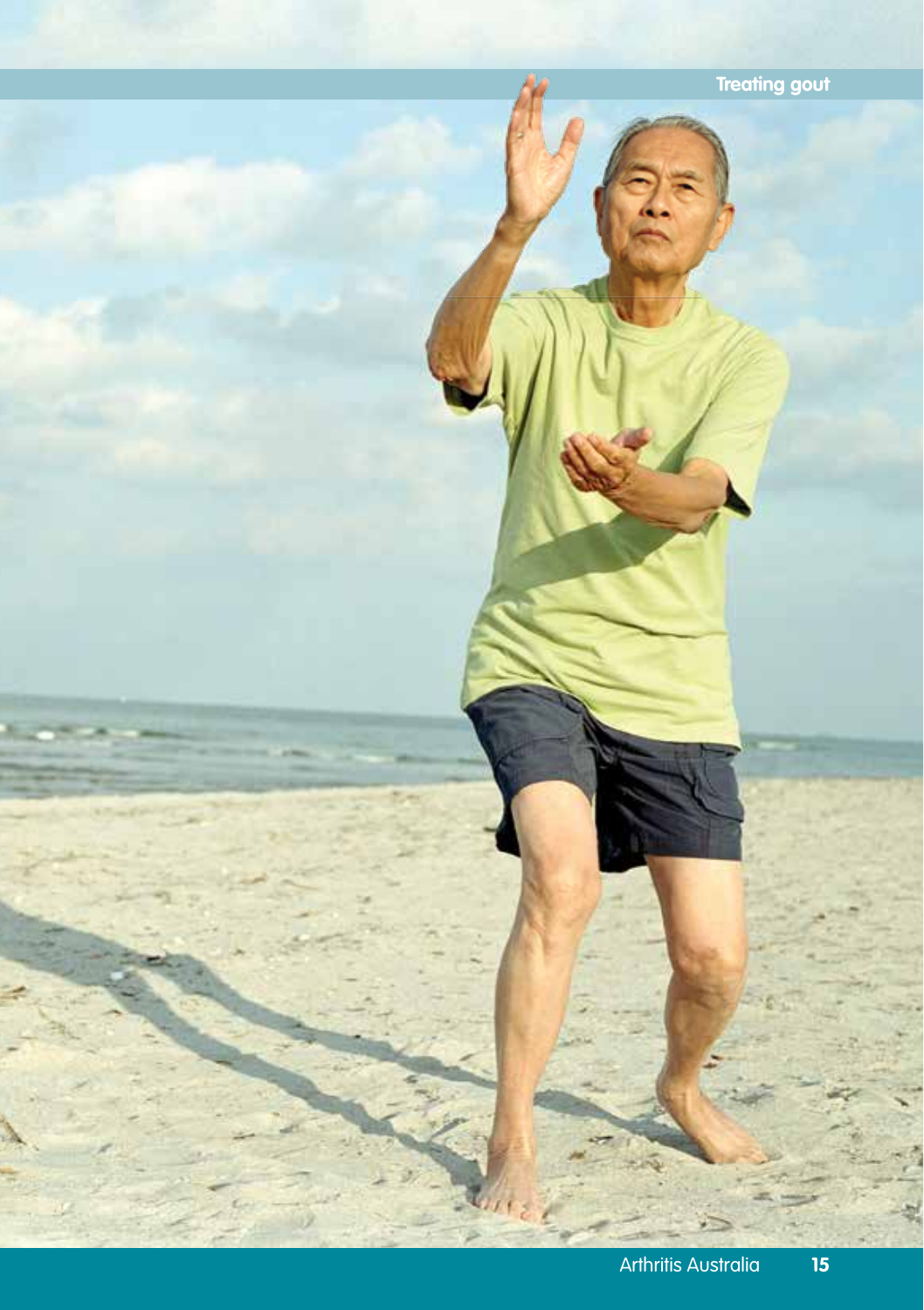# Diet and lifestyle



There are many beliefs and claims about the role of diet and other lifestyle factors in preventing and managing gout. Research has shown certain factors are associated with having gout. For example, people with gout may tend to eat similar types of foods or drinks. However it has not been proven that any of these factors actually cause someone to develop gout. Although there is little scientific proof about the usefulness of many of these lifestyle changes to prevent gout, there can be definite benefits for your general health and wellbeing.

#### **Purine-rich diet**

Several studies have shown that people who have gout are more likely to eat high amounts of purine-rich foods. These foods are often reported to trigger gout attacks as purines are made into uric acid by the body. Some of the purine-rich foods commonly linked to gout attacks include:

- meat particularly red meat and offal, such as liver, kidneys and heart
- seafood particularly shellfish, scallops, mussels, herring, mackerel, sardines and anchovies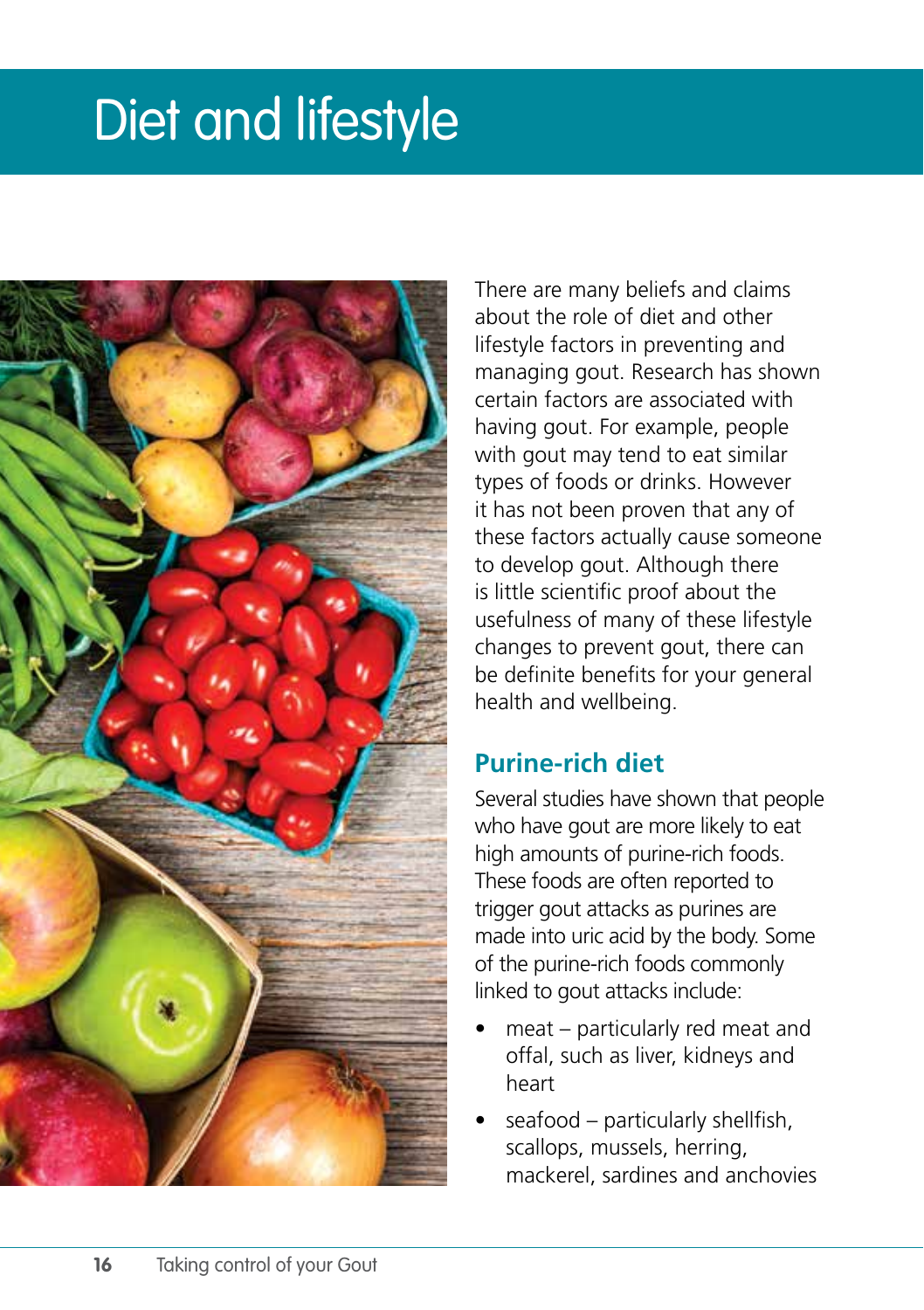

foods containing yeast – such as Vegemite and beer.

However there is very little good quality, scientific evidence to show that eating foods rich in purines actually causes gout. Additionally, there is little proof that avoiding the purine-rich foods in the list above can reduce gout attacks. In fact, research shows that not all purine-rich foods

are linked to gout. For example, a number of vegetables (asparagus, mushrooms, cauliflower and spinach) are rich in purines but do not appear to trigger gout attacks. Dairy foods (which can contain purines) actually appear to lower our risk of gout.

Completely cutting purine-rich foods from your diet may cause you to miss out on important nutrients and vitamins.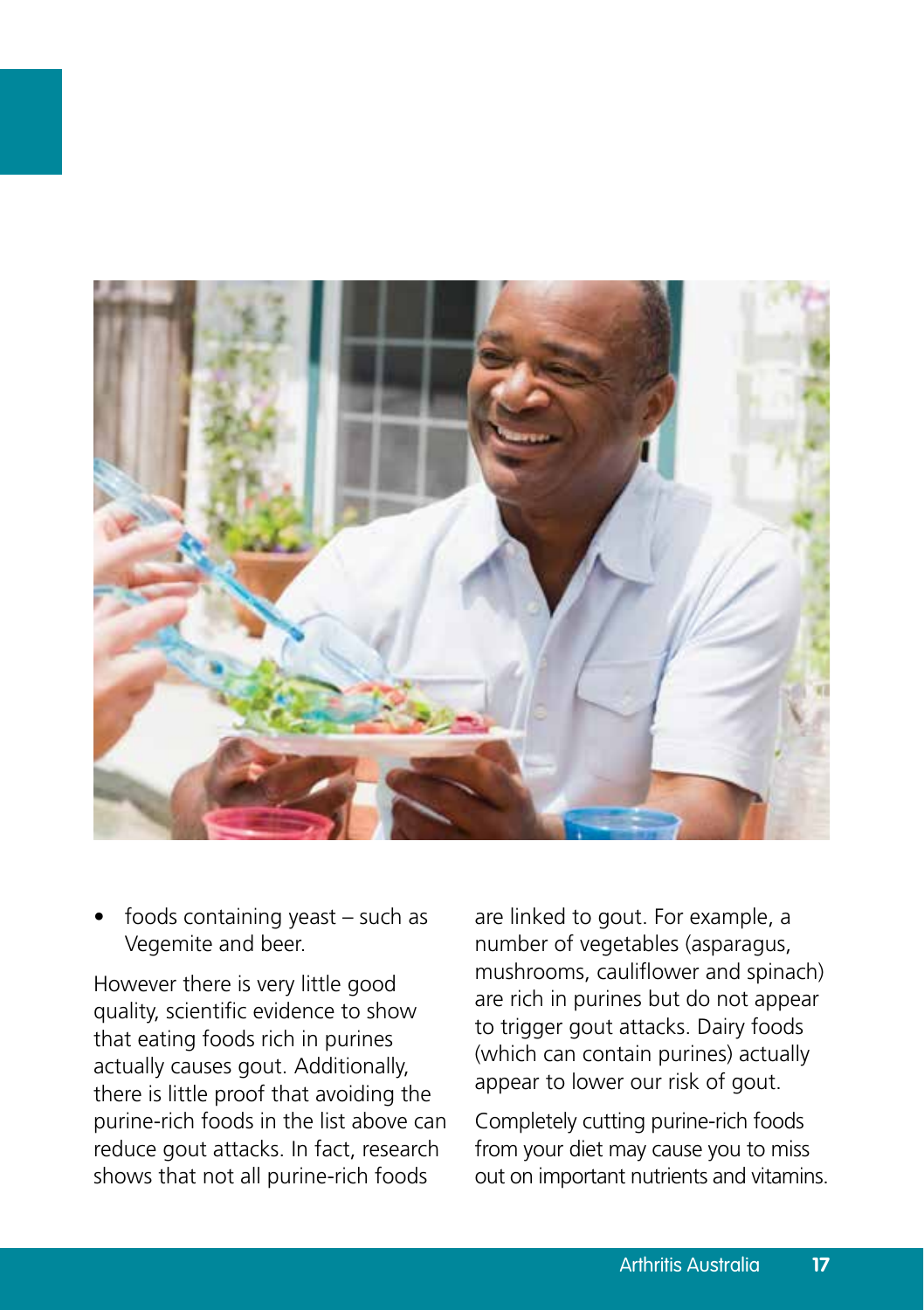For most people with gout, a healthy balanced diet is all that is needed to manage gout, alongside medicines to reduce uric acid levels.

If you notice certain foods trigger your gout attacks, you may benefit from cutting down the amounts of those foods in your diet. Most people taking medicines to reduce uric acid levels find they can still eat purine-rich foods without attacks of gout by being careful with the quantity they eat.

#### **Fructose**

Fructose is a sugar that is found in fruits and vegetables. High fructose corn syrup - a mixture of glucose and fructose - is often used as a sweetener in food products such as bread, cereal and soft drinks (not Australian-made soft drinks). An American study found that men who drank five to six servings of fructose-sweetened soft drinks per week were more likely to have gout. However there is no research showing that fructose actually causes gout or that other fructose-rich foods can be linked to gout. Cutting down on the amount of food artificially sweetened with high fructose corn

syrup may be beneficial for your overall health. However naturally occurring fructose in fruit and vegetables also provides general health benefits and should not be completely avoided without advice from your doctor or dietitian.

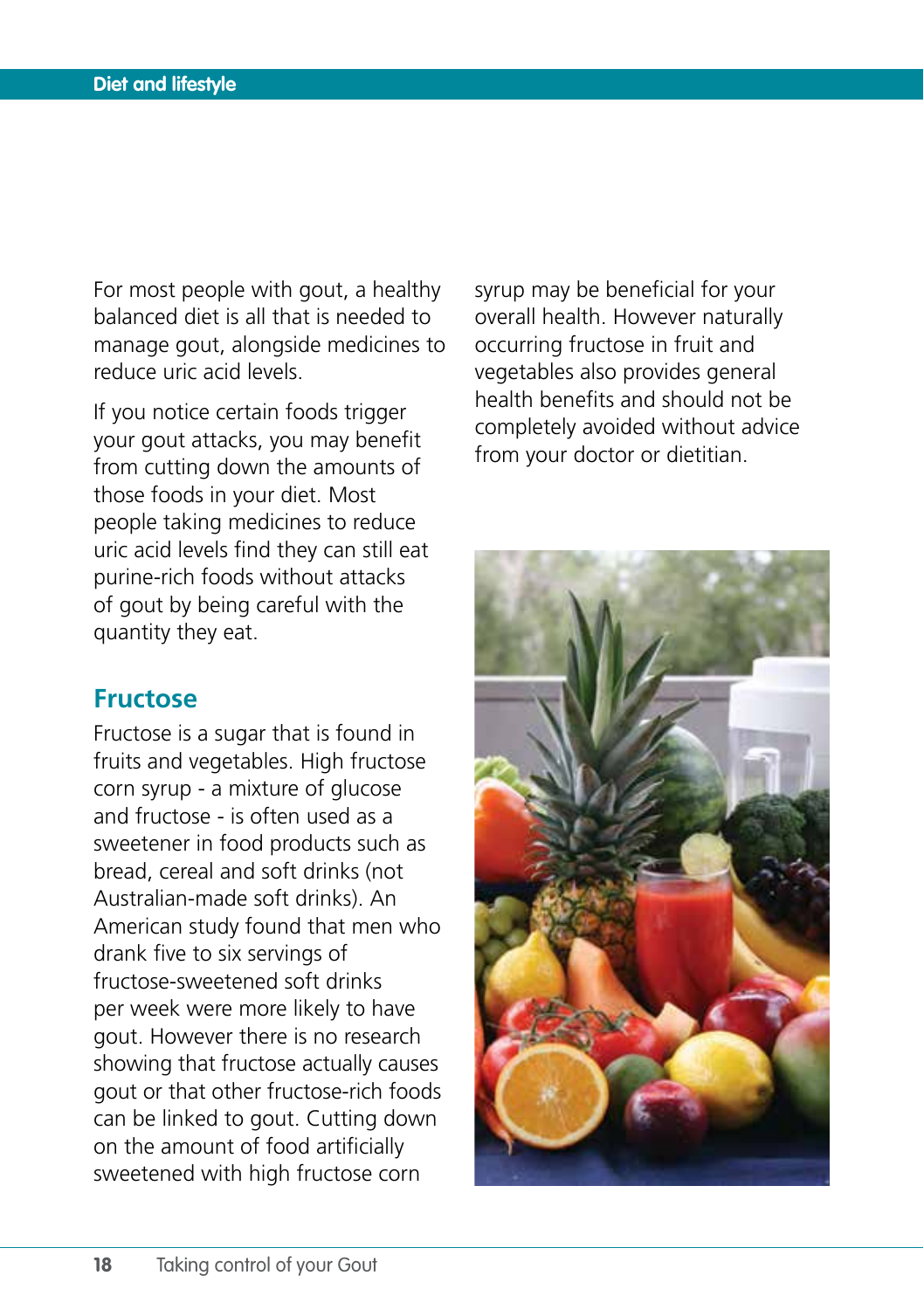#### **Weight loss**



An obese person is four times more likely to develop gout than someone with ideal body weight. If you are overweight, gradual weight loss can help lower uric acid levels and reduce the risk of gout attacks. However it is important to avoid fasting or 'crash' dieting, where you go without adequate food for long periods and lose weight rapidly. This type of dieting can actually increase uric acid levels and trigger a gout attack. A combination of balanced healthy eating and regular physical activity is the best way to lose weight. The Australian Government provides advice about the amount and kinds of foods that we need to eat for health and wellbeing including Australian Dietary Guidelines at

www.eatforhealth.gov.au. For help with weight loss, you can ask your GP to refer you to a dietitian or find one directly via the Dietitians Association of Australia - call 1800 812 942 or visit www.daa.asn.au

#### **Alcohol**

Drinking large amounts of alcohol may increase your risk of a gout attack. Alcohol affects the ability of the kidneys to remove uric acid from the blood. Some types of alcohol, such as beer, are rich in purines, which can also lead to increased uric acid levels. However many people with gout can control gout attacks without completely cutting out alcohol. Try reducing the amount of alcohol you drink and avoid binge drinking (drinking a lot of alcohol at one time). Gout attacks are more common in beer and spirits drinkers than in people who drink wine. However there is no scientific proof that only these types of alcoholic drinks lead to gout attacks. Talk to your doctor for advice about your alcohol intake or see www.alcohol.gov.au for Australian Government Guidelines on recommended alcohol consumption.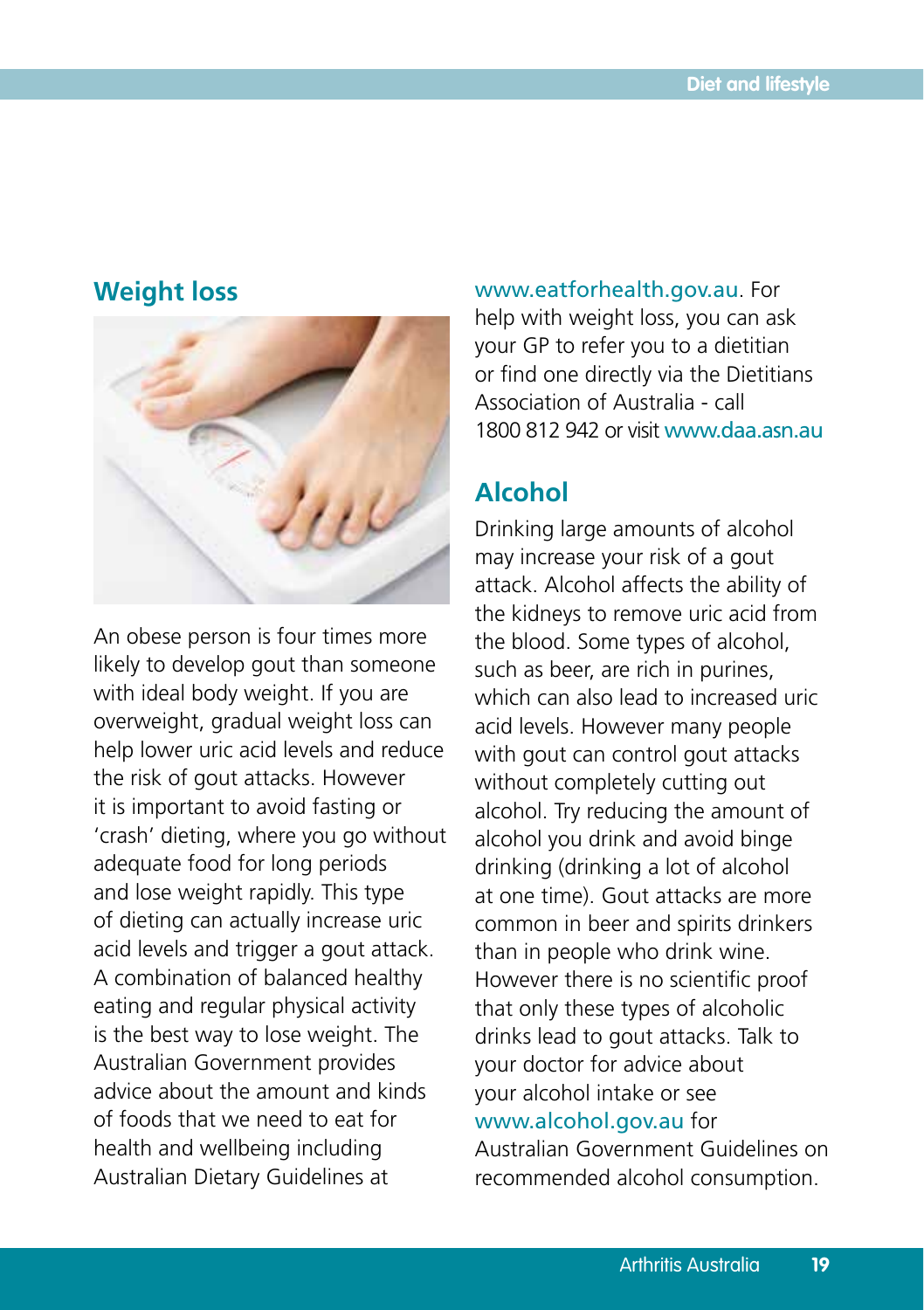#### **Other healthy lifestyle choices**

• **Drink enough water:** Dehydration (not drinking enough water) may be a risk factor for gout although this is not well proven in research. Drinking  $1 - 1.5$  litres of fluids a day is recommended for general health benefits. If you are taking diuretics (also known as 'water pills' or tablets which help the body get rid of water) or have heart or kidney problems, follow your doctor's advice about how much water you should be drinking.

- **Vitamin C:** Vitamin C appears to reduce the risk of developing gout although it does not seem to reduce uric acid levels in people already with gout.
- **Stay active** and try to fit in at least 30 minutes of physical activity most days of the week.
- **Ouit smoking.** For advice on quitting smoking, contact the Quitline www.quitnow.gov.au Ph: 13 78 48

Top tip: A healthy diet and lifestyle can help you manage your gout

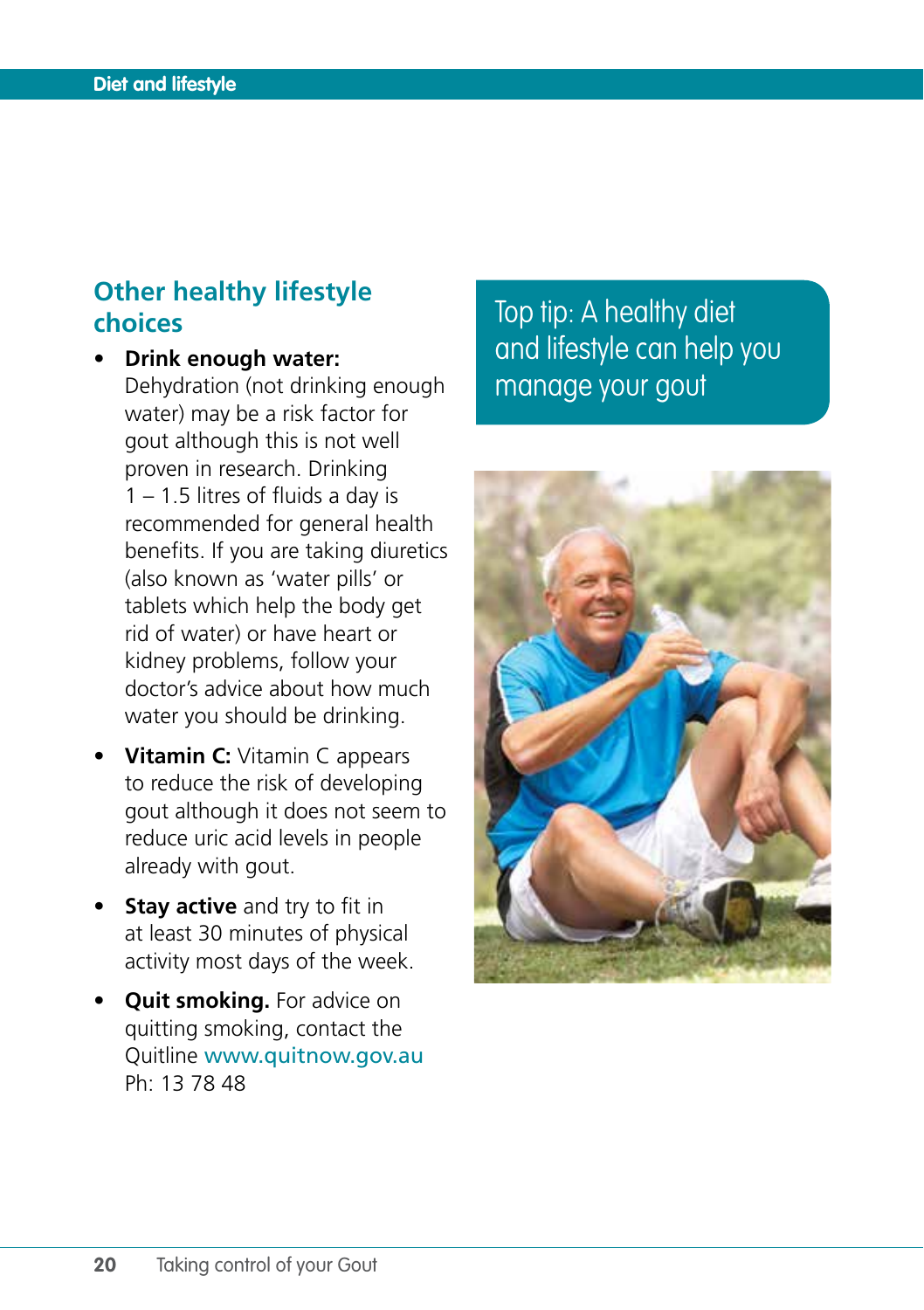# Who can help?

The good news is that gout can be effectively managed - and a team approach is the best way to combat it. This involves you and your healthcare professionals together with support from family, friends and community organisations.

#### **How can you help?**

Remember, you are the most important member of your healthcare team. By understanding your condition and how to stay on top of it, you can carry on living a normal life.

Work closely with your healthcare team to develop a management plan for your gout. This will include medicines to treat a gout attack and possibly medicines to lower uric acid levels. This will help you be actively involved in your care and decision-making about treatments. With the right treatment, gout doesn't have to get in the way of working, travelling, relationships, hobbies and leisure activities.

Understand how your treatments will help and how to get the most out of them. Your healthcare team can address your concerns and provide

practical advice. Contact your State/Territory Arthritis Office on 1800 011 041. They can provide information and introduce you to support groups, exercise programs and other arthritis management services. See Arthritis Australia's range of information sheets at www.arthritisaustralia.com.au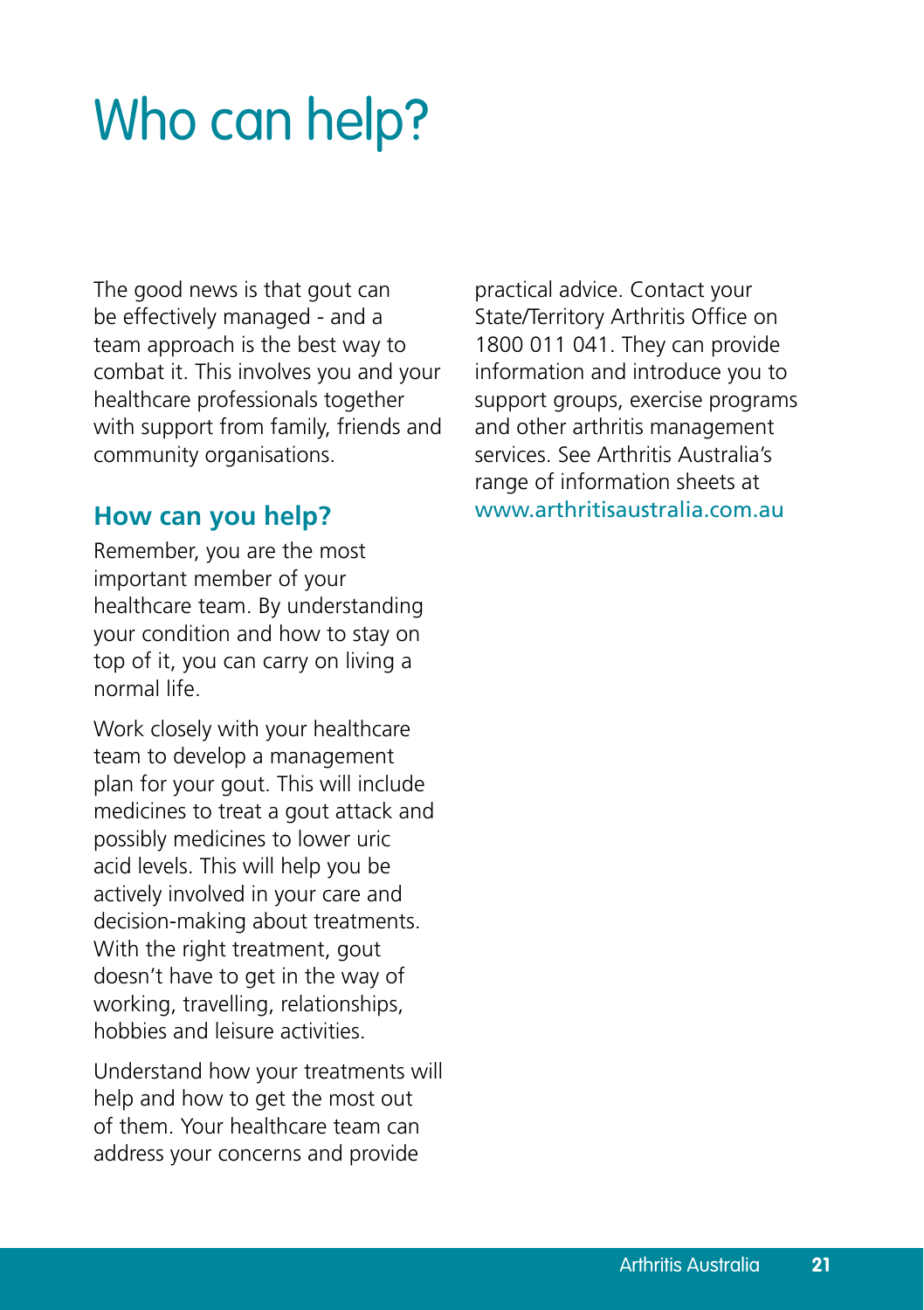# Working with your GP

### **How can my GP help?**

Your GP is an important partner in managing your gout. They can also help you to access other specialists, health professionals and services. Your GP will most likely make the initial diagnosis of gout and may refer you to a rheumatologist (arthritis specialist) if required.

Once your gout is fully assessed, your GP or specialist may prepare a care plan to manage the services and treatments you require. They will prescribe medicines and other lifestyle changes to improve your symptoms and will also see you regularly to monitor your uric acid levels and check your treatment is still keeping your levels to the target level.

Your GP may employ a practice nurse to coordinate your care and access to services.

### **How do I find a GP?**

If you don't have a regular GP, find one who can support you. Speak to your local practice or medical centre.

### **When should I see my GP?**

- You should visit your GP when you have your first gout attack. Your GP can prescribe the right medicines to treat the initial gout attack and advise about medicines that lower uric acid levels to prevent future attacks.
- Your GP should also regularly monitor your uric acid levels to make sure they are staying below the target levels described on page 13. This may take several visits when you are first taking medicines to lower your uric acid levels and then may require a blood test every six months.
- Visit your GP immediately if you notice your gout attacks are becoming more severe, more frequent or affecting more joints.

Top tip: Work with your doctor to develop a management plan for your gout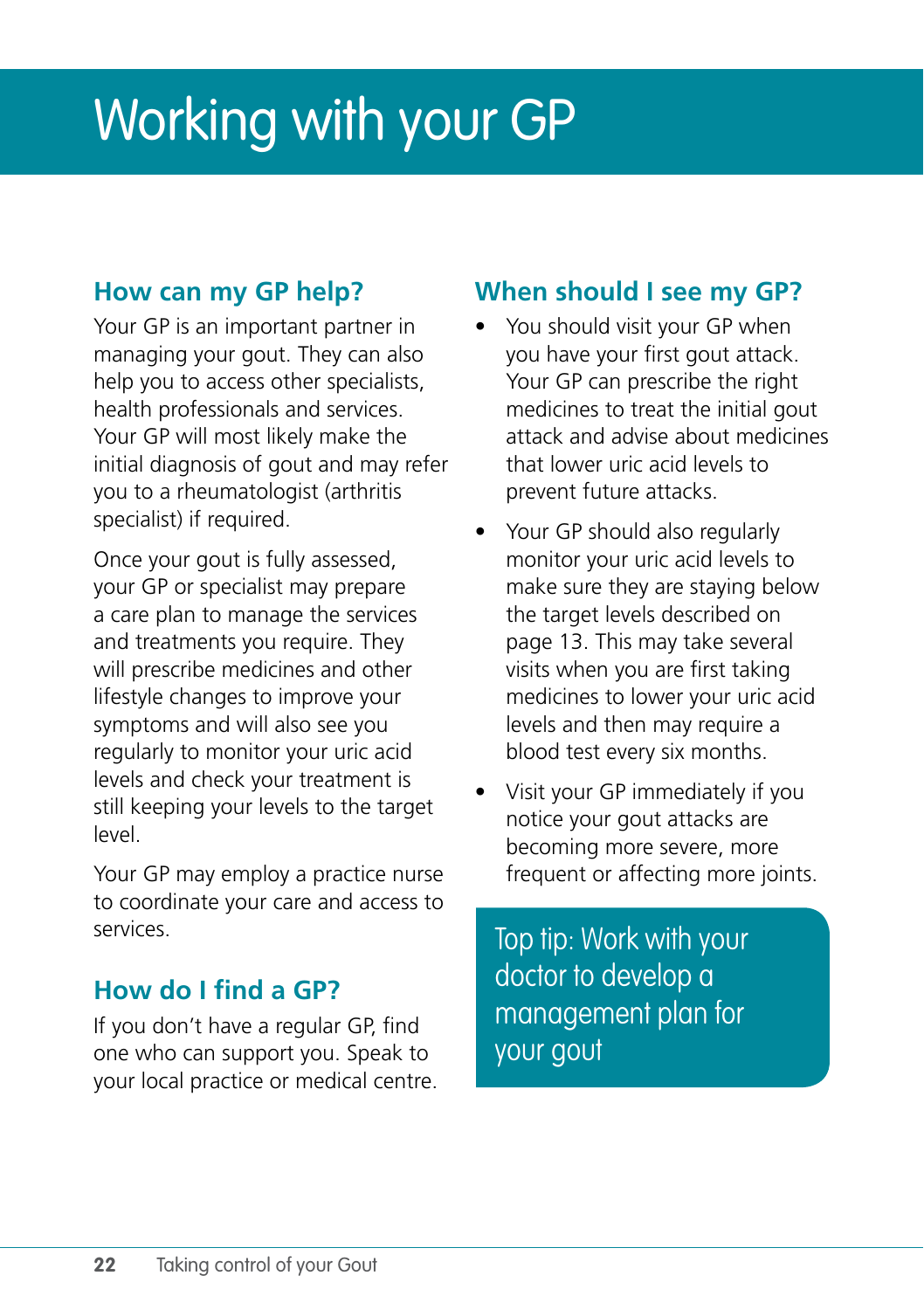# Seeing a rheumatologist

#### **How can a rheumatologist help?**

Rheumatologists are doctors who specialise in problems of the joints such as gout. Your GP may refer you to a rheumatologist if:

- it is unclear whether you have gout or if your symptoms are caused by another condition
- your gout attacks are not prevented with medicines to lower your uric acid levels or are becoming more severe
- you require an injection into your joint
- you and your GP wish to seek advice about newer treatments.

While your GP may have prescribed some medicines to treat and prevent gout attacks, the rheumatologist might also recommend other medications to control your symptoms.

### **How do I find a rheumatologist?**

• You will need a referral from your GP to see a rheumatologist - they will then stay in touch to coordinate your care

- Your GP may recommend a rheumatologist
- You can also contact the Australian Rheumatology Association on (02) 9252 2356 or visit www.rheumatology.org.au to find a rheumatologist (but you will still need a referral from your GP).

#### **When should I see my rheumatologist?**

- Your rheumatologist may initially want to see you every few weeks to work out how well your uric acid levels are responding to treatment.
- Once the treatment is working well to control your gout, you may only need to return to the rheumatologist if your gout attacks or other symptoms start to worsen.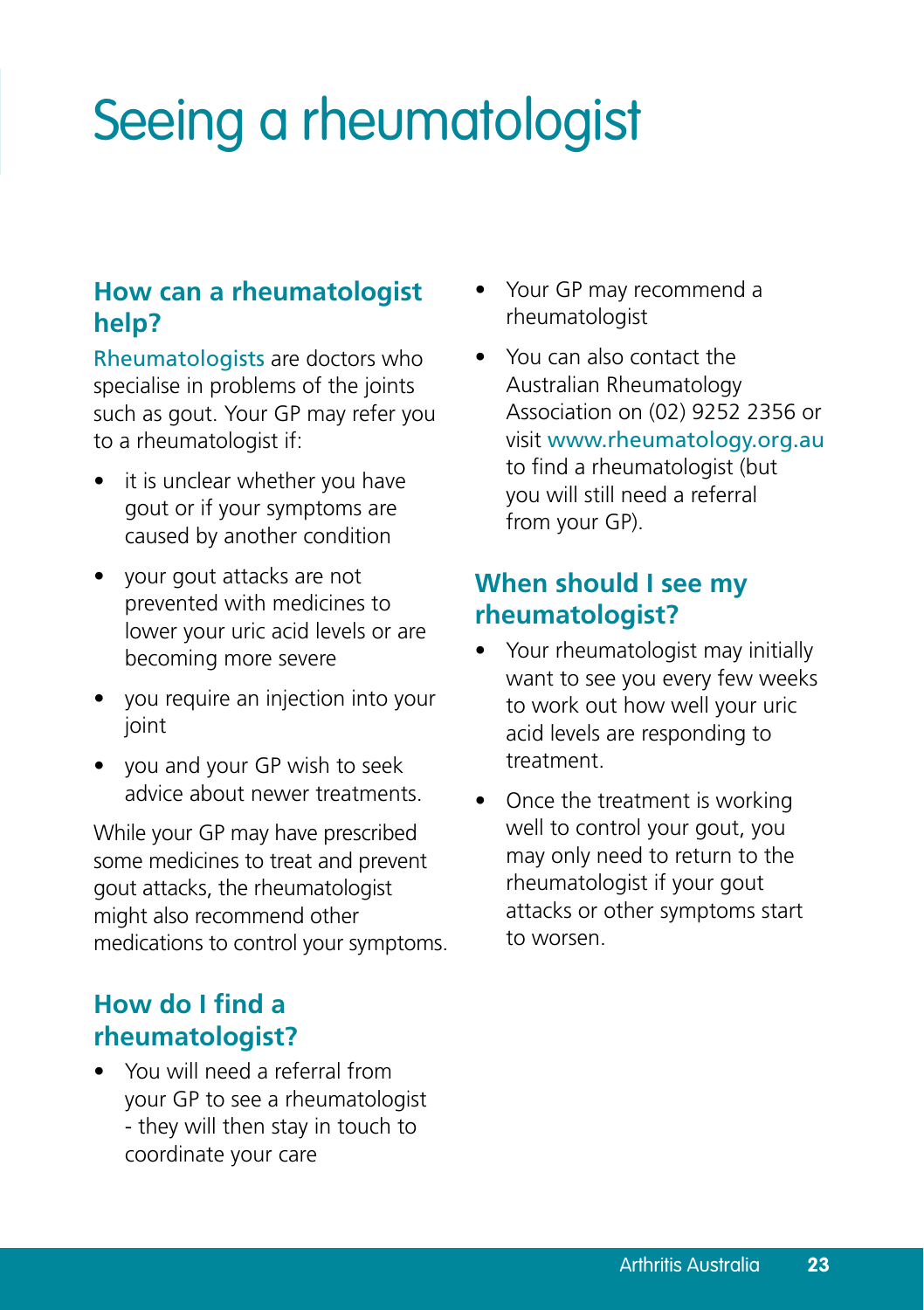# Other health professionals

Your GP or rheumatologist may also refer you to other therapists for further advice.

#### **How can other health professionals help?**

A dietitian can give you tailored advice about weight loss, if you are overweight, and provide advice about a healthy, balanced diet to improve your general wellbeing.

A physiotherapist (physio) can show you exercises to do at home to strengthen and stretch the muscles in your joints and improve your function. They will also show you pain relief techniques to use at home, including the use of heat packs and walking sticks, to keep your joints as flexible and pain-free as possible.

An exercise physiologist can give you advice about exercise, including how to get started safely and the best type of exercise for your health and ability. If you need to lose weight, they can also design an exercise program to work alongside a healthy diet.

A podiatrist can help take care of your feet, perhaps by providing shoe inserts or advice on footwear to reduce pain in your toes and/or feet.

See the section on Seeking support on page 26 for information on health professionals who can help you to cope with the emotions you may be feeling.

A pharmacist can give you information about your medicines, side effects and interactions, as well as helping you to manage your medicines (eg. checking dosage, managing repeats).

#### **How do I find a health professional?**

- Your GP or rheumatologist can provide a referral, or you can contact a private therapist directly (see Useful resources on page 29).
- If your GP refers you to a health professional as part of a care plan, you may be able to have five sessions per year funded by Medicare. Ask your GP for more information.
- Most health professionals are available in the public health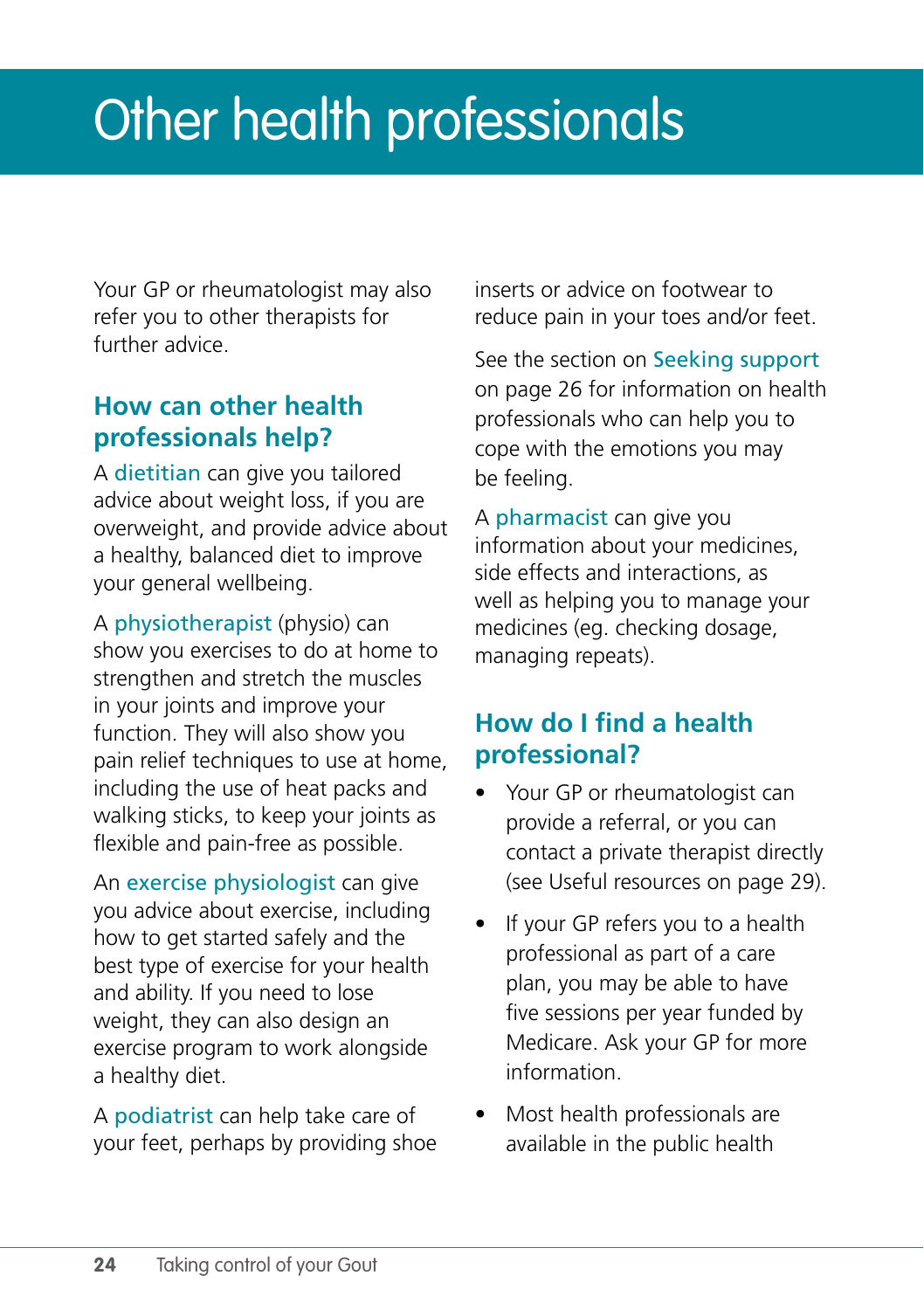system (such as at a community health centre or public hospital). There is often a waiting list and you will usually need a referral from your GP. Their services are usually free or low cost.

#### **When should I see a health professional?**

- You may be referred to one or more therapists soon after your diagnosis of gout by your GP or rheumatologist.
- Ask your GP or rheumatologist about seeing a health professional if you notice your physical condition or abilities change.

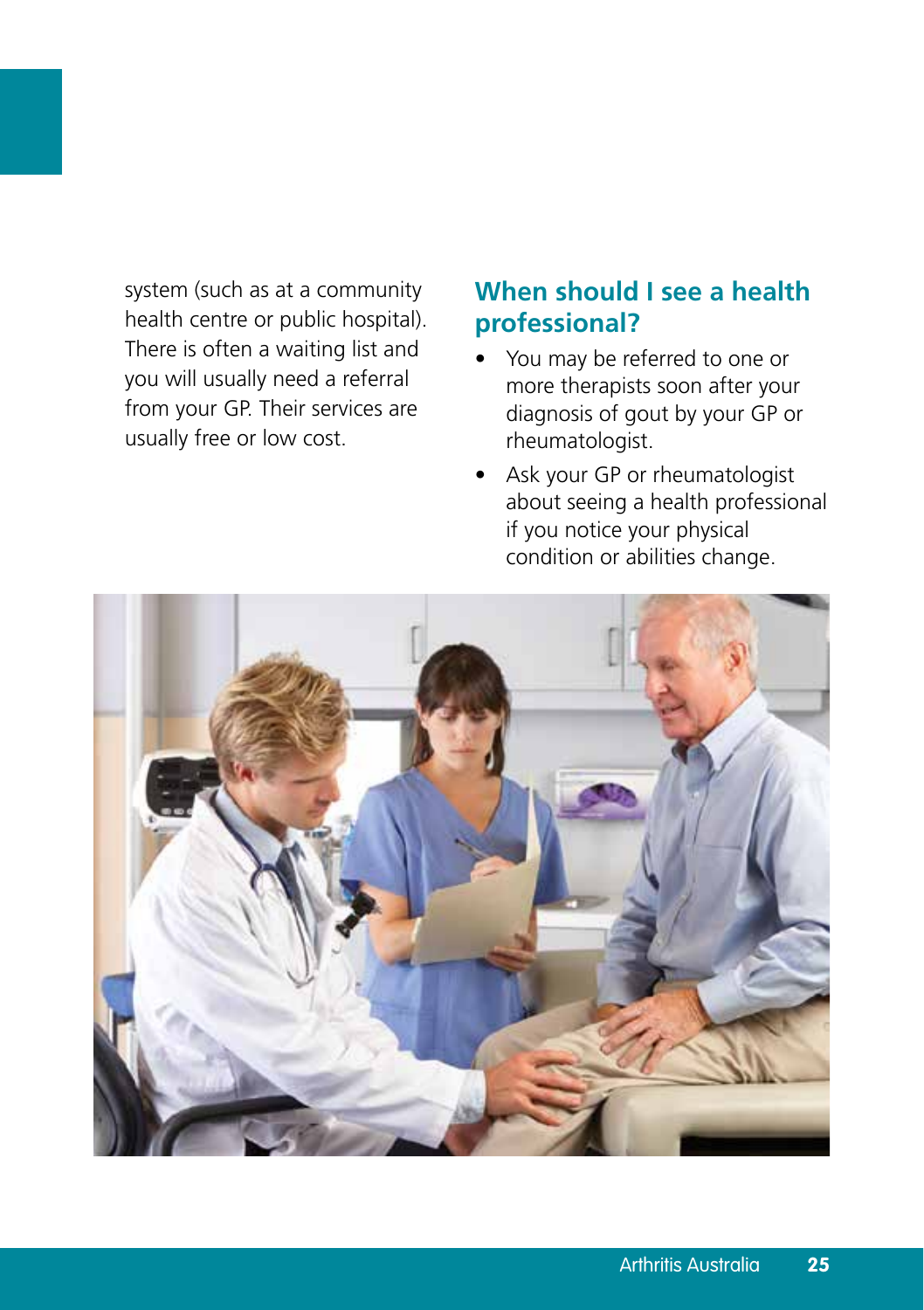# Seeking support

### **Why me?**

It's perfectly normal to wonder why you have developed gout and to feel angry, worried, frightened or confused about it. By taking control of your gout and working with your healthcare team, you can approach the disease with a positive attitude. However, sometimes the condition can get you down, especially if repeated gout attacks are affecting your everyday life. It may also feel as though people around you, even close friends or family, don't understand what you're going through.

### **Who can help?**

There are many people who can help you deal with the emotional side of gout. Your first step is to try to talk honestly with your partner, parents or children about how you feel. Give them a chance to talk too – they might have worries or feel that they don't know enough about your disease and how it is affecting you.

Visit your GP if you are worried that unwanted feelings are too strong or have been there for a long time. Your GP may be able to suggest ways of coping, or may prescribe medicines if you are especially worried or depressed. They may also refer you to a counsellor or psychologist, who can talk to you about your worries, feelings and moods, then suggest practical ways to work through them. If you want to contact a psychologist directly, call the Australian Psychological Society on 1800 333 497 or visit www.psychology.org.au

beyondblue provides information and advice about depression, anxiety, available treatments and where to get help. Visit www.beyondblue.org.au or call 1300 22 4636.

Lifeline provides a 24hr confidential telephone crisis support service for anyone across Australia experiencing a personal crisis. Call 13 11 14.

#### **What about information from websites?**

The web can be a useful source of information and support. However, not everyone who puts information on the web is a qualified health practitioner.

Some organisations make unrealistic promises in order to sell their products. Treatment options and practices from overseas may also not be relevant or approved in Australia.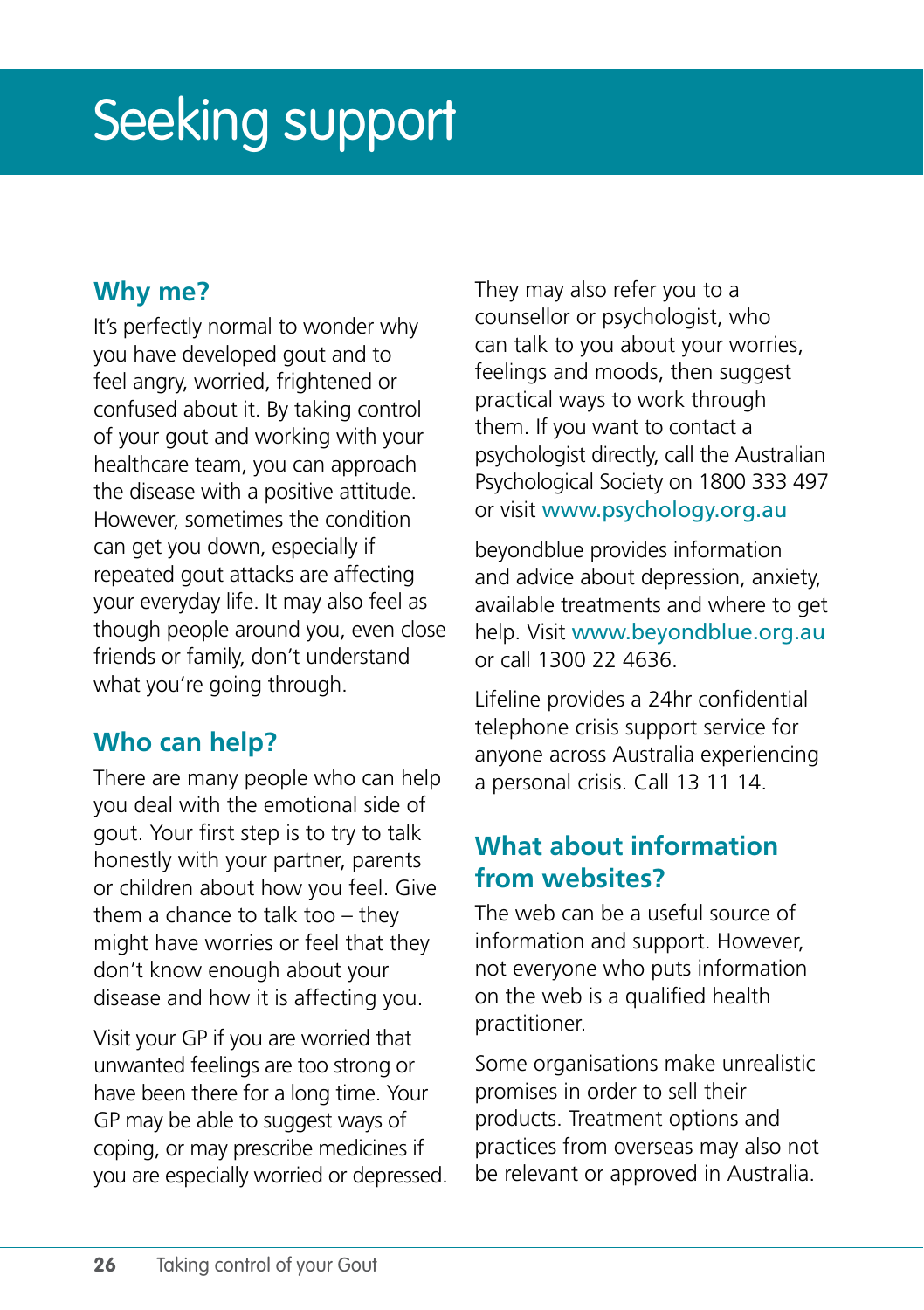Always check information from the web with a trusted member of your healthcare team.

The Australian Government's Healthdirect www.healthdirect.gov.au is an excellent starting point for web searches, as every site that Healthdirect links to has been checked for quality and accuracy of information.

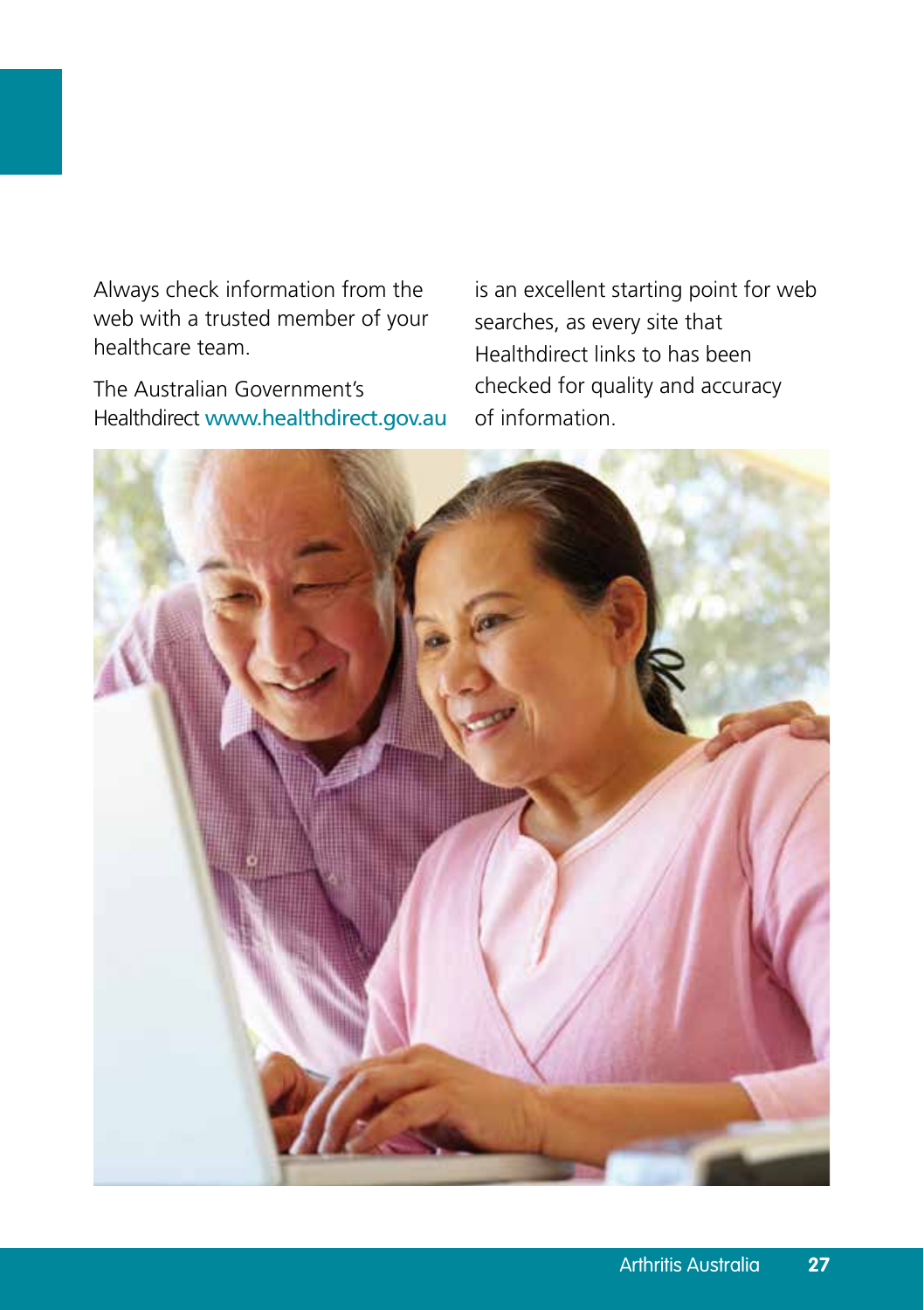# Glossary of terms

| Arthritis      | are-thry-tiss            | A name for over 100 different conditions<br>that affect the joints.                                                                          |
|----------------|--------------------------|----------------------------------------------------------------------------------------------------------------------------------------------|
| Corticosteroid | core-tick-o-ster-<br>oyd | A type of medicine that is very effective in<br>reducing inflammation in the joints.                                                         |
| Dietitian      | die-et-ish-un            | A health professional who can help you with<br>a healthy diet and weight loss.                                                               |
| Inflammation   | in-fla-may-shun          | The body's response to damage or infection.<br>Inflammation can cause pain, swelling,<br>warmth, redness and difficulty moving the<br>joint. |
| <b>NSAIDs</b>  | en-sayds                 | A group of medicines known as non-steroidal<br>anti-inflammatory drugs. These can reduce<br>inflammation and pain.                           |
| Purines        | pyu-reens                | Natural substances found in the body's cells<br>and many different foods.                                                                    |
| Rheumatologist | roo-ma-tol-o-jist        | A doctor who is a specialist in treating<br>problems of the joints such as gout.                                                             |
| Tophi          | toe-fi                   | Hard lumps of urate crystals that form<br>beneath the skin on the ears, fingers, hands,<br>forearms, knees, and elbows.                      |
| Uric acid      | you-rick a-sid           | A normal waste product found in the<br>blood. It is made as our bodies break down<br>substances called purines.                              |
| Urate          | you-rayt                 | A normal waste product found in the<br>blood. It is made as our bodies break down<br>substances called purines.                              |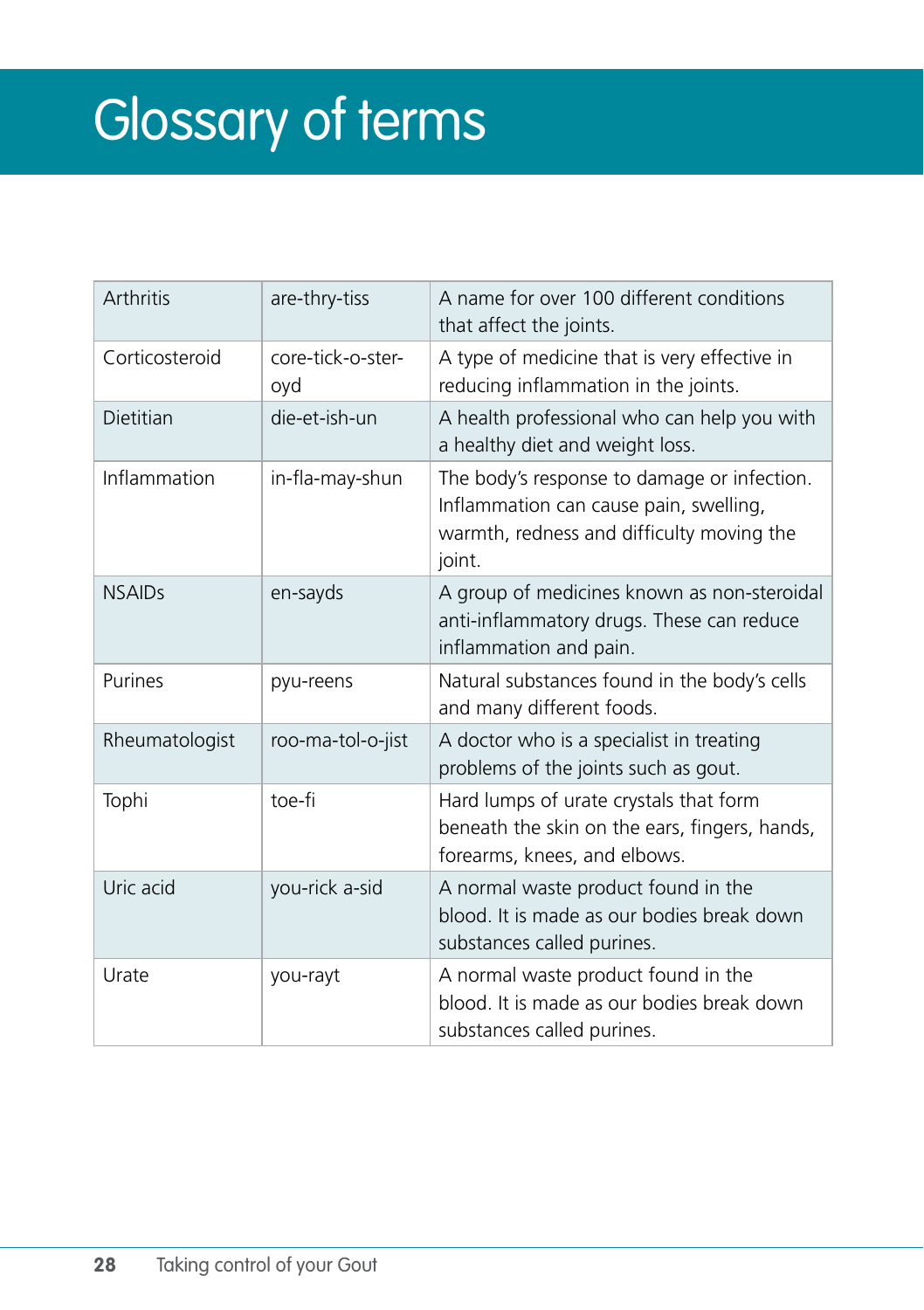# Useful resources

### **Australian resources**

For access to quality online information about gout, start at **Healthdirect** www.healthdirect.gov.au

For advice on healthy eating and appropriate exercise, visit Healthy Active www.healthyactive.gov.au

To find a specialist, contact the Australian Rheumatology Association www.rheumatology.org.au Ph: (02) 9252 2356

To find a physiotherapist, contact the Australian Physiotherapy Association www.physiotherapy.asn.au Ph: 1300 306 622

To find a podiatrist, contact the Australasian Podiatry Council www.apodc.com.au Ph: (03) 9416 3111

To find an exercise physiologist, contact Exercise and Sports Science Australia www.essa.org.au Ph: (07) 3171 3335

To find a dietitian, contact the Dietitians Association of Australia www.daa.asn.au Ph: 1800 812 942

To find a psychologist, contact the Australian Psychological Society www.psychology.org.au Ph: 1800 333 497

#### **International resources**

The public area on the website of the American College of Rheumatology contains many useful resources www.rheumatology.org/public

The Gout and Uric Acid Education Society (US) has information for both medical professionals and people with gout at www.gouteducation.org

Arthritis Research UK also provides a wide variety of information for people with gout www.arthritisresearchuk.org

Please keep in mind that some issues and treatments from overseas may not be relevant in Australia.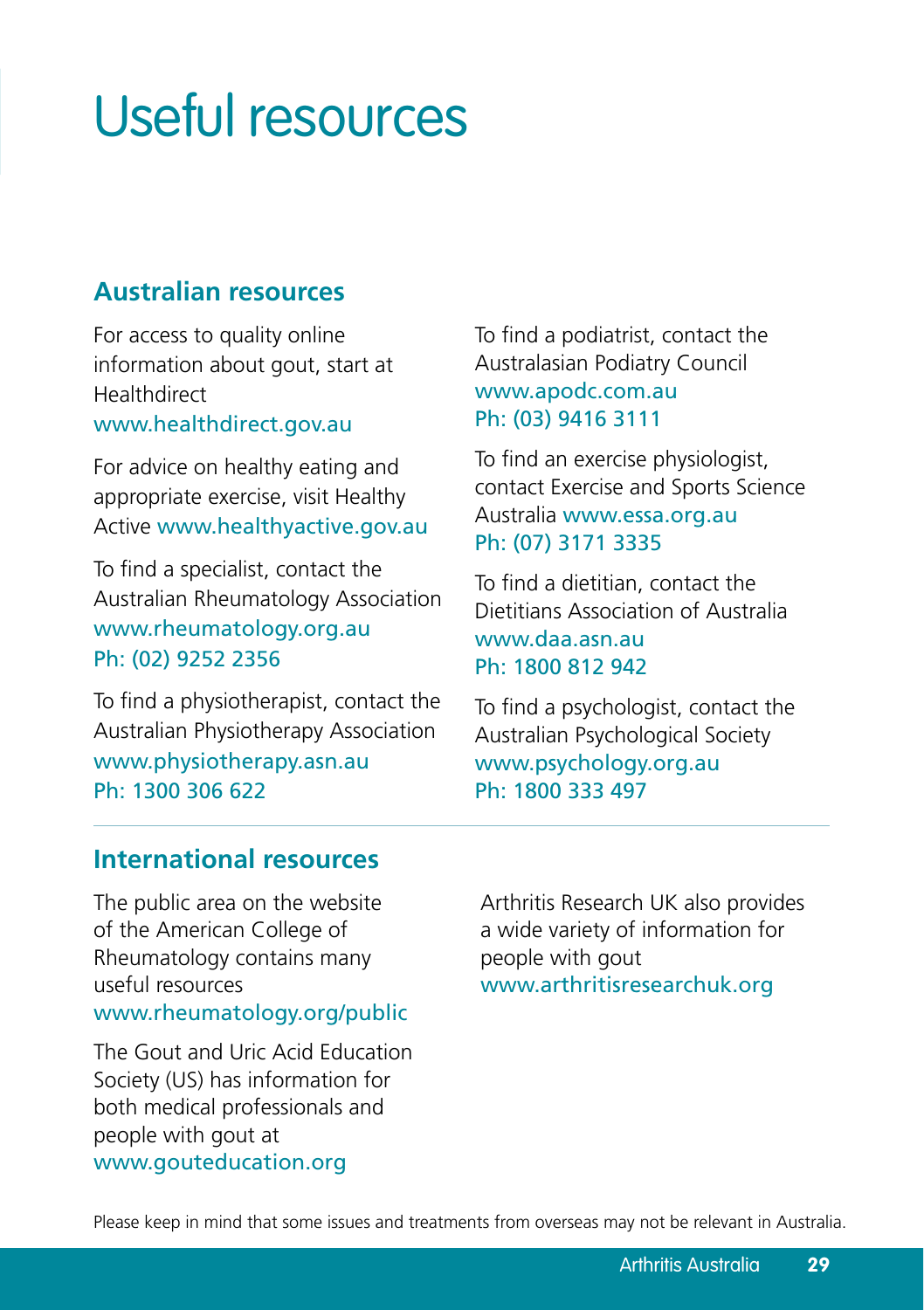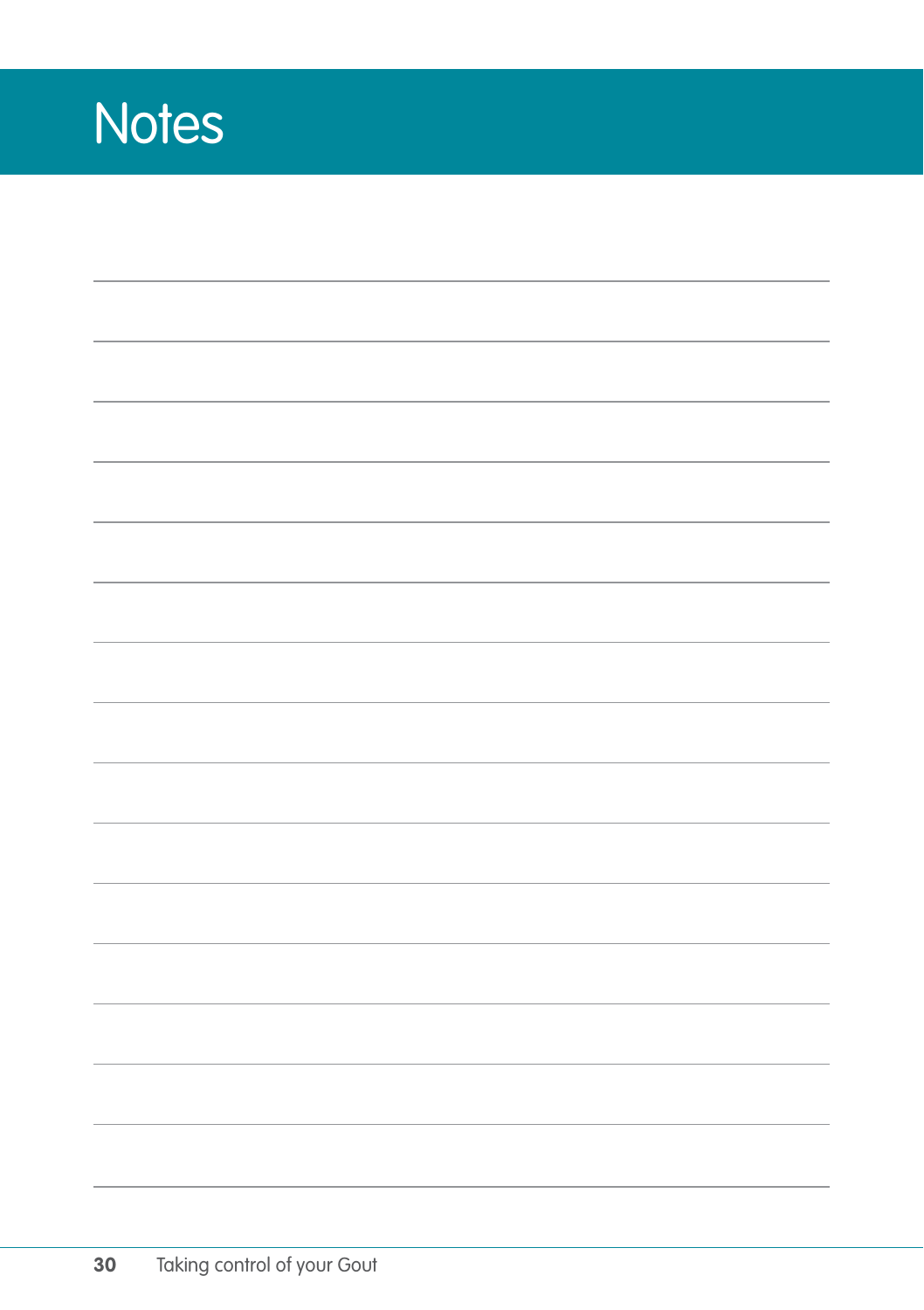## **My contact details**

## My GP

## **My specialist**

### **My support team**

## **My medicines**

| <b>Name</b> | Dosage | <b>Instructions</b> |
|-------------|--------|---------------------|
|             |        |                     |
|             |        |                     |
|             |        |                     |
|             |        |                     |
|             |        |                     |
|             |        |                     |
|             |        |                     |